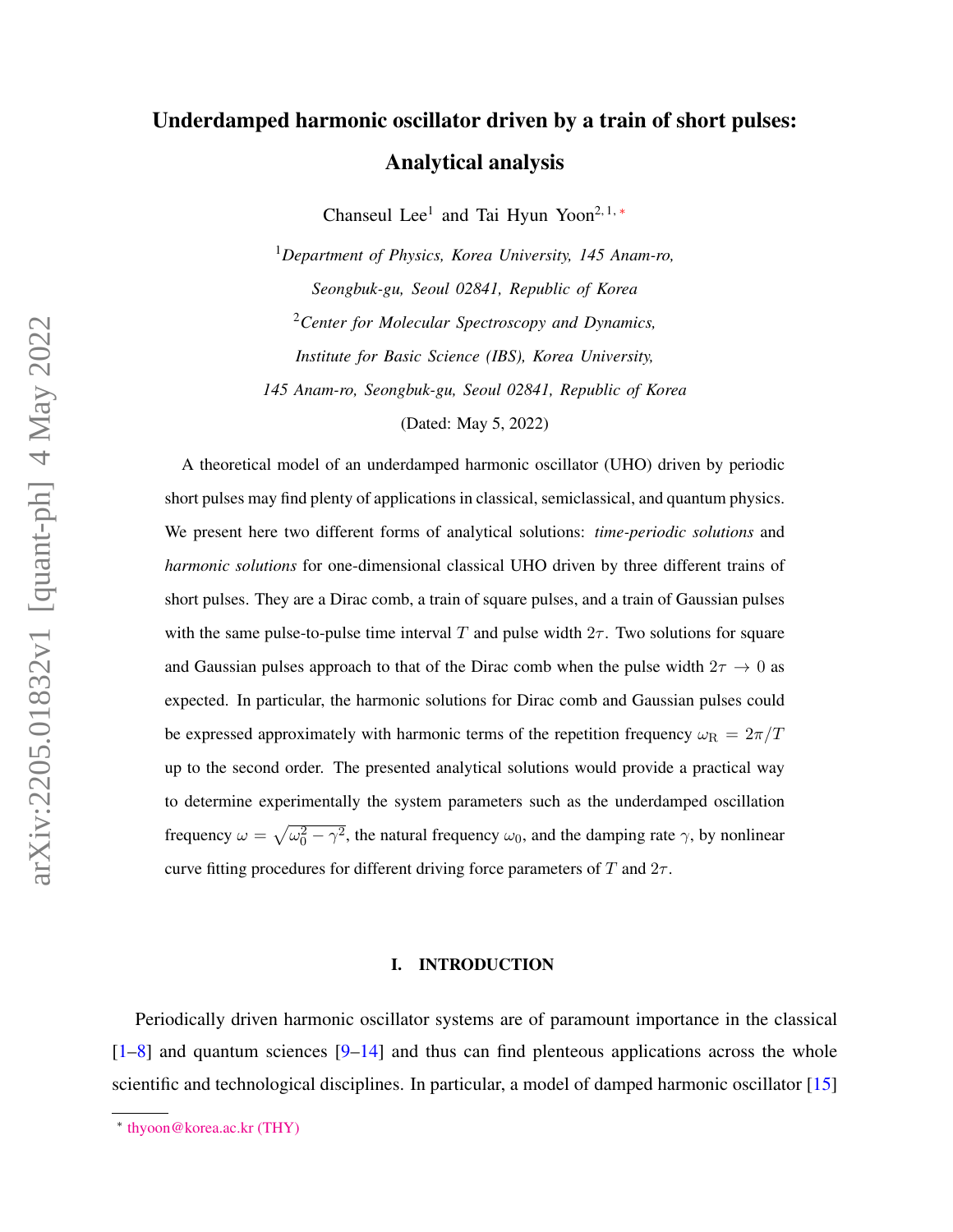driven by a train of delta-kick forces [\[2,](#page-26-4) [3,](#page-26-5) [12\]](#page-26-6) has been provided theoretical understandings of the temporal behaviors of the physical oscillators under the influence of periodic short pulses. Among various damped oscillator models [\[15\]](#page-26-3), the underdamped harmonic oscillator (UHO) [\[3,](#page-26-5) [6,](#page-26-7) [16\]](#page-26-8), where underdamped oscillation frequency  $\omega = \sqrt{\omega_0^2 - \gamma^2}$  is positive and smaller than the natural frequency  $\omega_0$  and the system decay rate  $\gamma$ , has been attracted much attentions [\[16\]](#page-26-8) since it exhibits multi-phase temporal behaviors depending on the relative time scales between the ststem and driving force parameters. Thus, precise *a priori* knowledge of the system parameters of the UHO driven by a triain of short pulses is of atmost importance before any experimental and theoretical studies.

Specifically, the temporal behavior of the driven UHO is determined by the relative magnitudes between the system parameters of the UHO (oscillation period  $t_0 = 1/\omega$  and damping time  $\tau_0 =$  $1/\gamma$ ) and the parameters of the driving forces (pulse width  $2\tau$  and pulse-to-pulse time interval T)  $[7, 17–20]$  $[7, 17–20]$  $[7, 17–20]$  $[7, 17–20]$ . Here, in this paper, we present general analytical solutions of the UHO driven by a train of three different trains of short driving forces  $(T > 2\tau)$ , i.e., a Dirac delta comb, a train of square pulses, and a train of Gaussian pulses. The first two models of periodic driving forces provide analytical solutions particularly useful for theoretical and numerical understanding of the temporal befaviors of the various UHOs under the influence of periodic perturbations [\[3,](#page-26-5) [16\]](#page-26-8). In addition, the train of Gaussian pulse model [\[7,](#page-26-9) [17–](#page-26-10)[21\]](#page-27-1) provides analytical solutions to be directly applicable to understand the temporal behaviors of the UHOs to determine the system parameters  $ω$ ,  $ω_0$ , and  $γ$  experimentally by fitting the analytical solutions to the experimental data for different values of driving force parameters  $2\tau$  and T. We confirm that the analytical solutions for the trains of square and Gaussian pulses become identical to the Dirac comb solutions when the pulse width approaches to zero, i.e.,  $2\tau \rightarrow 0$ .

To find the analytical solutions, we consider first typical theoretical models of the periodic pulse train [\[18,](#page-26-11) [22\]](#page-27-2),  $F_d(t, \tau, T)$ , such as a Dirac delta comb, which may be represented by taking a zero-width limit ( $\tau \to 0$ ) of the train of square pulses that has a unit pulse area and the same pulse-to-pulse interval  $T$ . Although two models, i.e., the Dirac delta comb and the train of square pulses, provide a meaningful road to simulate theoretical responces of the UHO, they are far from real interaction models of the driving forces, since the Dirac comb model has a nonrealistic zeropulse width and the square pulse model has flat interaction strength within the finite pulse width  $2\tau$  (see Fig. [1\)](#page-2-0). On the other hand, a theoretical model of periodic Gaussian pulses [\[7,](#page-26-9) [17](#page-26-10)[–21\]](#page-27-1) that has a unit pulse area and pulse width of 2 √  $2\tau$  may be a realistic (experimentally realizable)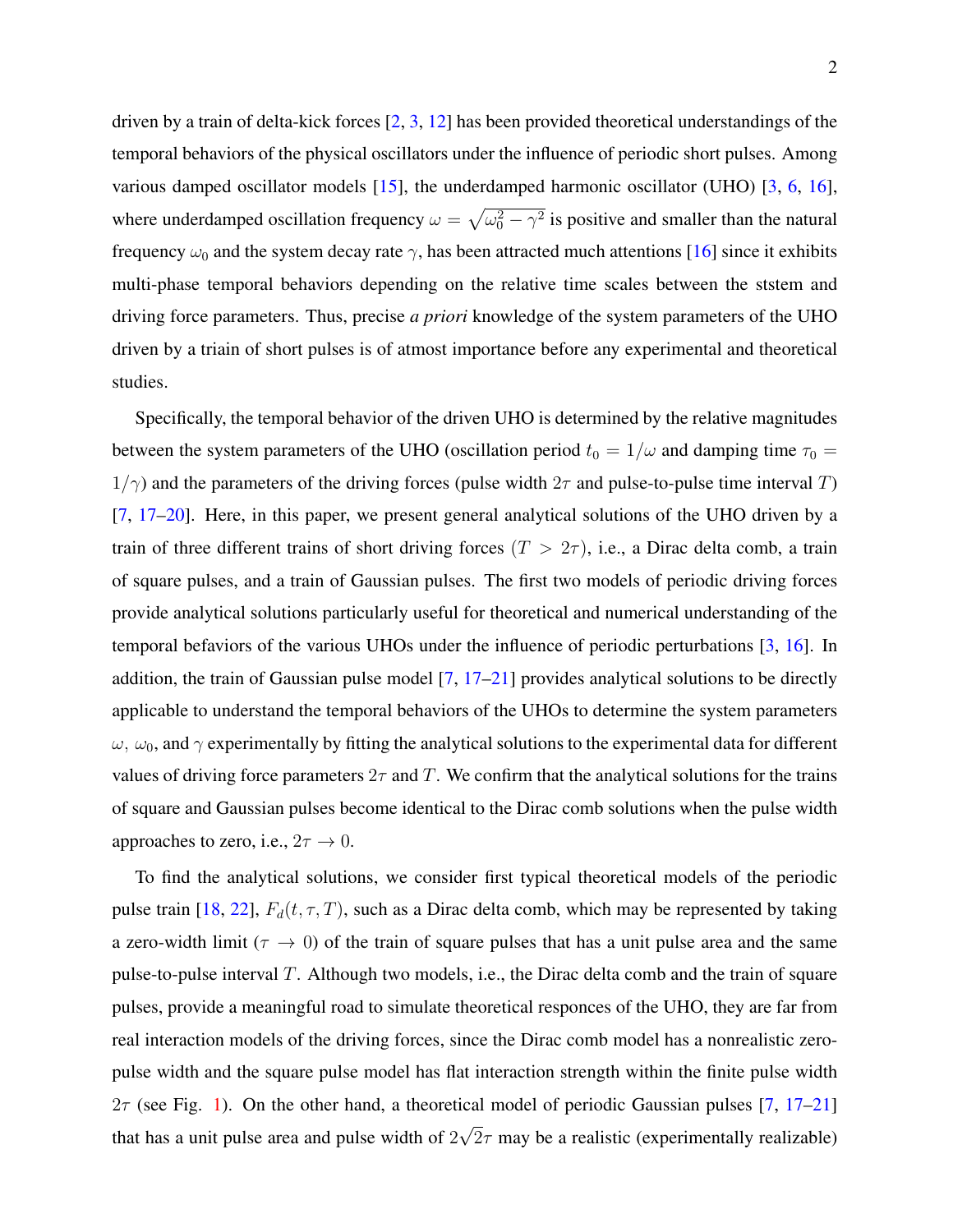

<span id="page-2-0"></span>FIG. 1. First four short pulses of two different normalized periodic driving forces,  $f_d(t/T)$  =  $F_d(t, \tau, T)/F_0$ , where  $F_0$  is the peak force, i.e., the square pulses (blue line) and the Gaussian pulses (orange line), with the same single-pulse areas with the parameters of  $2\tau/T = 0.1$  and  $Q/T = 0.2$ .

delta-function representation at the limit of untra-short pulse width  $(2\tau \rightarrow 0)$ . Figure [1](#page-2-0) compares, for example, the first four pulses of two different normalized periodic driving forces  $f_d(t/T)$  =  $F_d(t, \tau, T)/F_0$ , where  $F_0$  is the peak force, i.e., the square pulses (blue line) and Gaussian pulses (orange line), with the same single-pulse areas of one with the parameters of  $\tau/T = 0.05$  and  $Q/T = 0.2$ , where Q is the time shift parameter.

In this paper, we present two sets of complete analytical solutions of the UHO [\[15\]](#page-26-3) driven by three different trains of short driving forces: One set of *time-periodic solutions* in Sec. [A](#page-15-0) and the other set of *harmonic solutions* in Sec. [B.](#page-19-0) The presented analytical solutions would provide, we believe, the coprehensive understandings and comparisons of temporal behaviors of the three different driving force models depending on the time scales of UHO system parameters, i.e.,  $\tau_0$ and  $t_0$  versus the parameters of the driving forcees, i.e.,  $2\tau$  and T. Furthermore, the presented analytical solutions would be useful to determine the system parameters of the UHOs  $\omega$ ,  $\omega_0$ , and  $\gamma$  experimentally by nonlinear curve fitting the analytical solutions to the experimental data at different regimes of driving force parameters  $2\tau$  and T.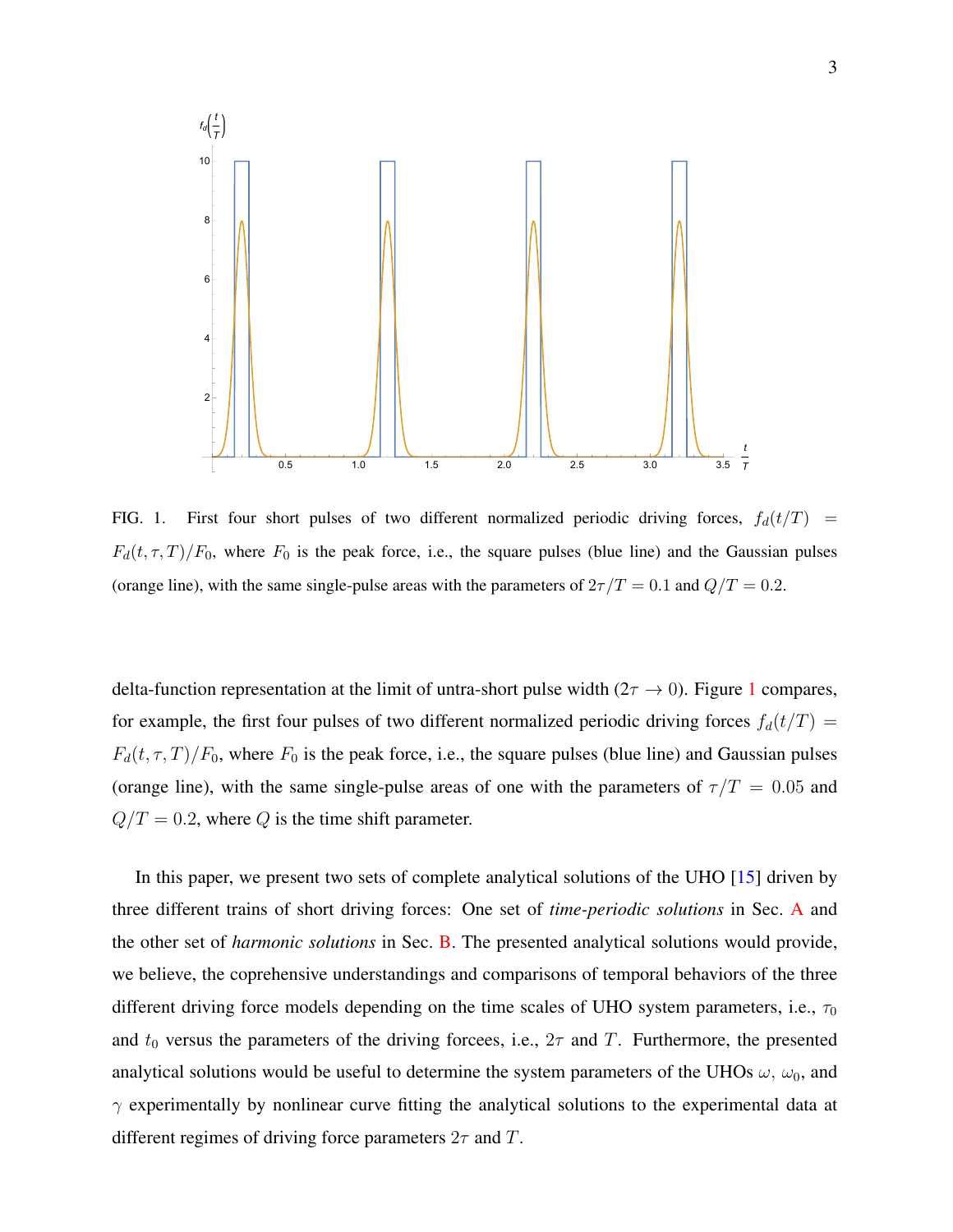#### II. UHO DRIVEN BY A TRAIN OF SHORT PULSES

<span id="page-3-5"></span>In this section, we consider an UHO in one-dimension [\[15\]](#page-26-3) driven by a train of periodic forces,  $F_d(t, \tau, T)$ , consisting of  $(N_d + 1)$  identical pulses with the pulse width of  $2\tau$  and pulse-to-pulse interval (period) of T, i.e., with the pulse repetition rate  $\omega_R = 2\pi/T$ . Then, the driving force can be written as

<span id="page-3-0"></span>
$$
F_{\rm d}(t,\tau,T) = \sum_{n=0}^{N_{\rm d}} F_d(t - nT,\tau).
$$
 (1)

The equation of motion of the driven DHO can then be usually written as

$$
\ddot{x}(t) + 2\gamma \dot{x}(t) + \omega_0^2 x(t) = \frac{1}{m} F_d(t, \tau, T),
$$
\n(2)

where  $x(t)$  is the displacement of the DHO at time t, dot means a time derivative, m being the mass of the particle,  $\gamma = b/2m$  being the damping rate, b being the damping coefficient,  $\omega_0 = \sqrt{k/m}$ being the natural resonance frequency, and k being the restoring force constant.

<span id="page-3-2"></span>The solution of Eq. [\(2\)](#page-3-0) can be obtained formally by using the Laplace transforms [\[23\]](#page-27-3) such that

<span id="page-3-3"></span>
$$
x(t) = x_h(t) + x_p(t, \tau, T),
$$
\n(3)

where  $x_h(t)$  is the homogeneous solution obtained by assuming  $F_d(t, \tau, T) = 0$  and  $x_p(t, \tau, T)$ is the particular solution. From Eq. [\(2\)](#page-3-0), the homogeneous solution  $x<sub>h</sub>(t)$  can be easily obtained by taking Laplace transform of  $x(t)$ ,  $\mathcal{L}_{h}(s) = \mathcal{L}[x(t)]$ , into the complex s domain with the initial conditions  $x(0) = x_0$  and  $\dot{x}(0) = v_0$  as the follow

$$
\mathcal{L}_{h}(s) = \frac{(s+2\gamma)x_0 + v_0}{s^2 + 2\gamma s + \omega_0^2} = \mathcal{H}(s) ((s+2\gamma)x_0 + v_0),
$$
\n(4)

<span id="page-3-1"></span>where

$$
\mathcal{H}(s) = \frac{1}{s^2 + 2\gamma s + \omega_0^2} = \frac{1}{(s - s_+)(s - s_-)},\tag{5}
$$

and  $\mathcal{H}(s)$  is the transfer function of the DHO,  $s_{\pm} = -\gamma \pm i\omega$ ,  $\omega = \sqrt{\omega_0^2 - \gamma^2}$  is the underdamped oscillation frequency at the weak damping limit. Then, the condition  $0 < \gamma < \omega_0$  holds for any UHO as in the case of the present work. We see that the inverse Laplace transform  $h(t)$  of  $H(s)$ in Eq.  $(5)$  is simply given by

<span id="page-3-4"></span>
$$
h(t) = \mathcal{L}^{-1}[\mathcal{H}(s)] = \frac{1}{\omega} e^{-\gamma t} \sin(\omega t).
$$
 (6)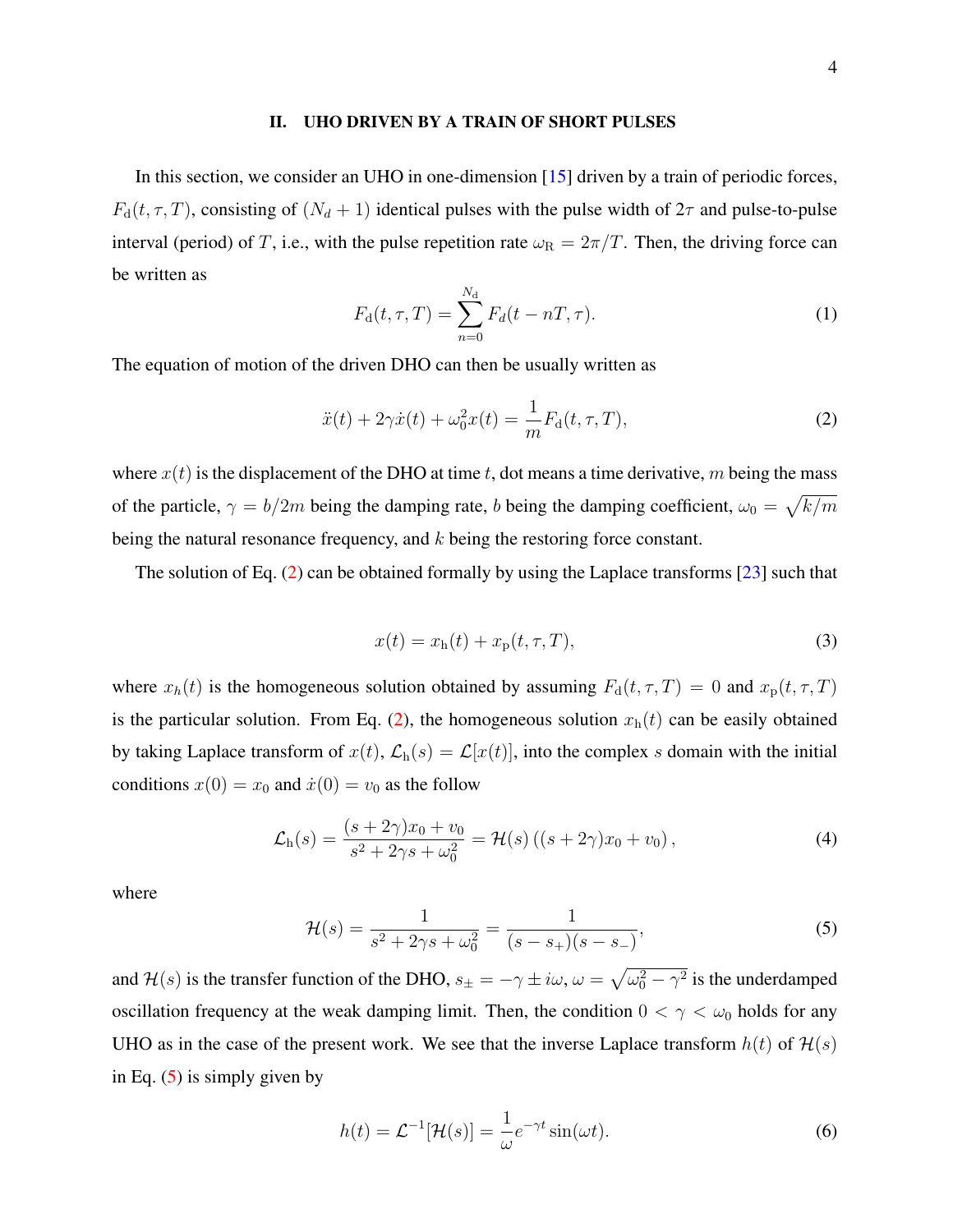Now, the homogeneous solution  $x<sub>h</sub>(t)$  in the time domain in Eq. [\(3\)](#page-3-2) can be obtained by taking the inverse Laplace transform (or by the Bromwich integral  $[23]$ ) of Eq. [\(4\)](#page-3-3) as the follow

<span id="page-4-0"></span>
$$
x_{\rm h}(t) = \mathcal{L}^{-1}[\mathcal{L}_{\rm h}(s)] = \frac{1}{2\pi i} \int_{\ell - i\infty}^{\ell + i\infty} e^{st} \frac{(s + 2\gamma)x_0 + v_0}{(s - s_+)(s - s_-)} ds,\tag{7}
$$

where  $\ell \in \mathbb{R}$  that exceeds the real parts of all the singularities in Eq. [\(7\)](#page-4-0). The integrand  $I_h(s, t)$ of Eq. [\(7\)](#page-4-0) has two simple poles,  $s = s_{\pm}$ , at the roots of the quadratic equation in the denominator. Since the two poles  $s_{\pm}$  lie to the left of  $s = 0$  in the complex plane for  $\gamma > 0$ , we may perform the integration in Eq. [\(7\)](#page-4-0) along the imaginary axis and close in the left-half plane, where the exponential sends the integrand  $I_h(s, t)$  to zero. By the residue theorem [\[23\]](#page-27-3), the integral  $I_h(t)$  =  $\int_{\ell - i\infty}^{\ell + i\infty} I_{h}(s, t) ds$  is  $2\pi i$  times the sum of two residuals, i.e.,

<span id="page-4-1"></span>
$$
x_{h}(t) = \text{Res}[I_{h}(s,t)]_{s_{+}} + \text{Res}[I_{h}(s,t)]_{s_{-}}= e^{s_{+}t} \frac{(s_{+} + 2\gamma)x_{0} + v_{0}}{s_{+} - s_{-}} + e^{s_{-}t} \frac{(s_{-} + 2\gamma)x_{0} + v_{0}}{s_{-} - s_{+}}= e^{-\gamma t} \left(x_{0} \cos(\omega t) + \frac{v_{0} + \gamma x_{0}}{\omega} \sin(\omega t)\right).
$$
(8)

From Eq. [\(8\)](#page-4-1), we see that the inverse Laplace transform  $h(t) = \mathcal{L}^{-1}[\mathcal{H}(s)]$  in Eq. [\(6\)](#page-3-4) is nothing but the homopgeneous solution  $x<sub>h</sub>(t)$  with the initial conditions  $x<sub>0</sub> = 0$  and unit inital velocity initiated by the unit impulse force, i.e., Green's function [\[24\]](#page-27-4). Note also that for  $t > \tau_0 = 1/\gamma$ , the homogeneous solution  $x<sub>h</sub>(t)$  in Eq. [\(8\)](#page-4-1) damped out completely after a single delta-kick driving at  $t = 0$ . Thus, if the pulse-to-pulse interval T is shorter than the system decay time  $\tau_0$ , i.e.,  $T < \tau_0$ , the temporal behavior of the UHO could exibit a temporal interference between the finite number of pulses with  $t < \tau_0$  [\[7,](#page-26-9) [17](#page-26-10)[–20\]](#page-27-0).

## III. PARTICULAR SOLUTIONS

As briefly mentioned in the previous section, when an UHO is driven by the periodic forces  $F_d(t, \tau, T)$  in Eq. [\(1\)](#page-3-5), one needs to consider the relation between two characteris times between the system decay time  $\tau_0 = 1/\gamma$  and the pulse-to-pulse time interval  $T > 2\tau$ . Since  $\omega_0 > \gamma$  in the UHO, the temtoral behavior is governed not by the higher natural frequency  $\omega_0$ , but by the lower system damping frequency  $\gamma$ . In other words, the oscillation period of the harmonic oscillation  $t_0 = 1/\omega_0$  is shorter than  $\tau_0$ , i.e.,  $\tau_0 > t_0$  in the weak damping limit. If  $\tau_0 < T$ , the homogeneous solution  $x_h(t)$  is nonzero only in the time interval between  $0 < t < T$ . On the other hand, for the UHO at the intermediate ( $\tau_0 \approx T$ ) or at the long system decay time ( $\tau_0 > T$ ), the homogeneous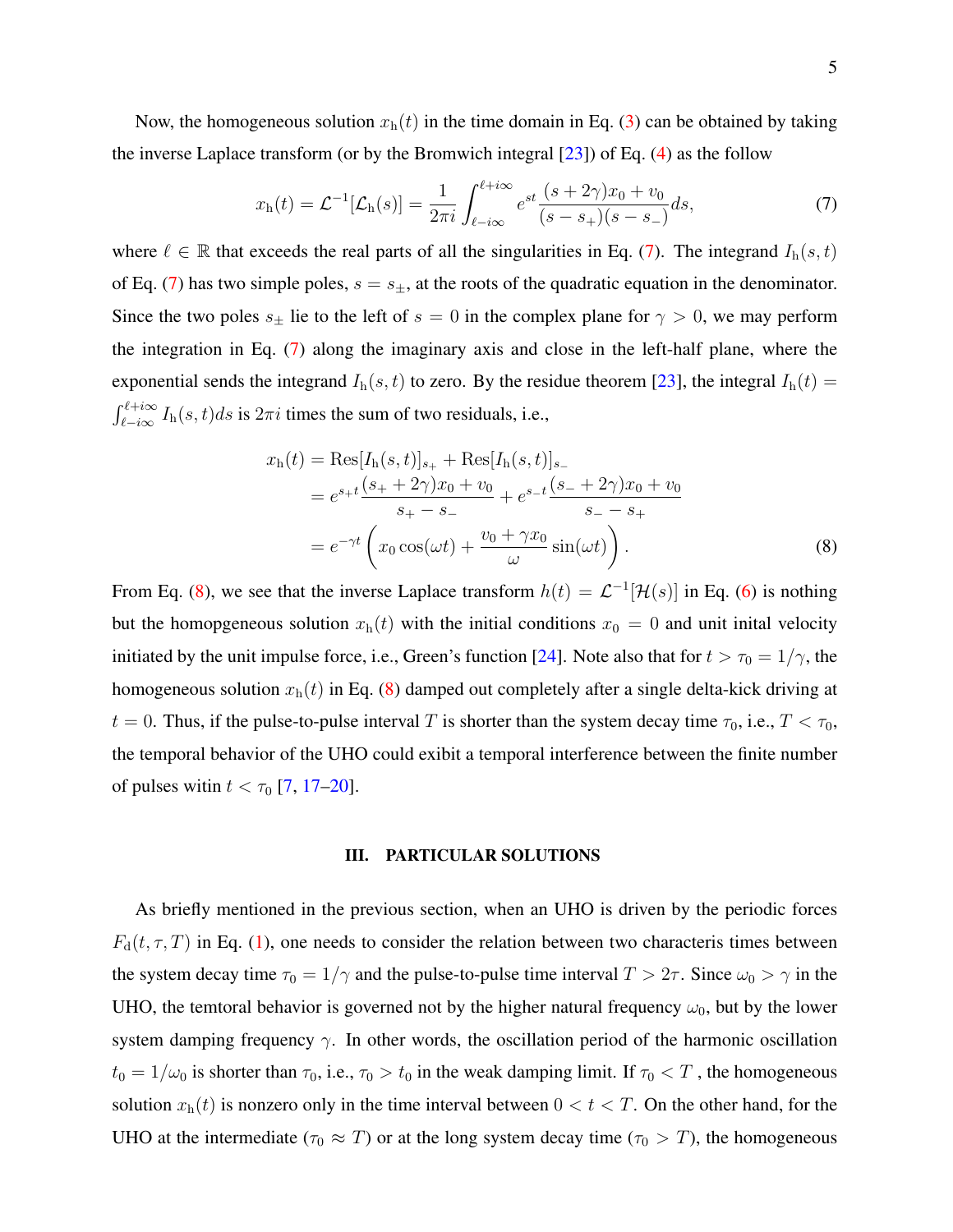solution  $x<sub>h</sub>(t)$  can survive over many periodic pulses so that it should be overlapped with the particular solutions.

After  $t \gg \tau_0$ , i.e., the UHO exhibits an assymptoic behavior by the particular solution  $x_p(t)$ only. The particular solution of Eq.[\(3\)](#page-3-2) that depends now on the periodic driving force  $F_d(t, \tau, T)$ can be obtained by two-step processes as same as the case obtaining the homogeneous solution above: In the first step, by taking the Laplace transform of Eq. [\(2\)](#page-3-0), we obtain  $\mathcal{L}_p(s)$  such that

<span id="page-5-1"></span><span id="page-5-0"></span>
$$
\mathcal{L}_{\mathbf{p}}(s) = \mathcal{H}(s)\mathcal{F}_{\mathbf{d}}(s,\tau,T),\tag{9}
$$

where  $\mathcal{F}_d(s, \tau, T) = \mathcal{L}[F_d(t, \tau, T)]$ , and then we take, in the second step, the inverse Laplace transform of Eq. [\(9\)](#page-5-0) to obtain  $x_p(t)$  as the follow

$$
x_{\mathbf{p}}(t,\tau,T) = \mathcal{L}^{-1}\left[\mathcal{H}(s)\mathcal{F}_{\mathbf{d}}(s,\tau,T)\right].\tag{10}
$$

To find the particular solution  $x_p(t, \tau, T)$  in Eqs. [\(3\)](#page-3-2) and [\(10\)](#page-5-1), we need to take into account the specific temporal form of the periodic driving force  $F_d(t, \tau, T)$  in Eq. [\(2\)](#page-3-0) as introduced in the previous section. In order to compare the particular solutions,  $x_p(t)$ s in Eq. [\(10\)](#page-5-1), corresponding to three different periodic driving forces, we introduce a time shift parameter  $Q > 0$  to match the center of each pulses at  $t = nT + Q$  with the pulse number n for the train of short pulses, i.e.,  $T > Q, \tau$ , and  $Q > \tau$  (see Fig. [1\)](#page-2-0). Then, the periodic driving force in Eq. [\(1\)](#page-3-5) can now be written as

$$
F_{\rm d}^{\rm K}(t,\tau,T,Q) = \sum_{n=0}^{N_{\rm d}} F_{\rm d}^{\rm K}(t-nT-Q,\tau),\tag{11}
$$

where  $K = DC$ , SP and GP indicate, respectively, the Dirac comb, the square pulses, and the Gaussian pulses.

To perform the inverse Laplace transform in Eq. [\(10\)](#page-5-1), we try two different approches: First, a *time-periodic solutions*, in which we take the inverse Laplace transform for the individual pulse n, then sum over all particular solutions for each pulses  $n$  to get the particular solutions, i.e.,  $x_{\text{TP}}^{\text{K}}(t) =$  $\sum_{n=0}^{N_d} \mathcal{L}^{-1}[\mathcal{H}(s)F_{\rm p}^{\rm K}(s,n)]$ , where  $F_{\rm p}^{\rm K}(s,n)$  is the Laplace transform of  $F_{\rm d}^{\rm K}(t-nT-Q,\tau)$ . Second, a *harmonic solutions*, in which we sum over all pulses with the limit  $N_d \to \infty$ , then take the inverse Laplace transform at once to get  $x_{\text{HS}}^{\text{K}}(t) = \mathcal{L}^{-1}[\mathcal{H}(s) \sum_{n=0}^{\infty} F_{p}^{\text{K}}(s,n)]$ . The time-periodic solutions for three different driving forces are obtained in the Appenx [A,](#page-15-0) while the corresponding harmoic solutions are obtained in the Appendix [B.](#page-19-0)

As we shall see in the next section, the former method (time-periodic solutions) results in simple and informative expressions of the particular solutions. On the other hand, the later method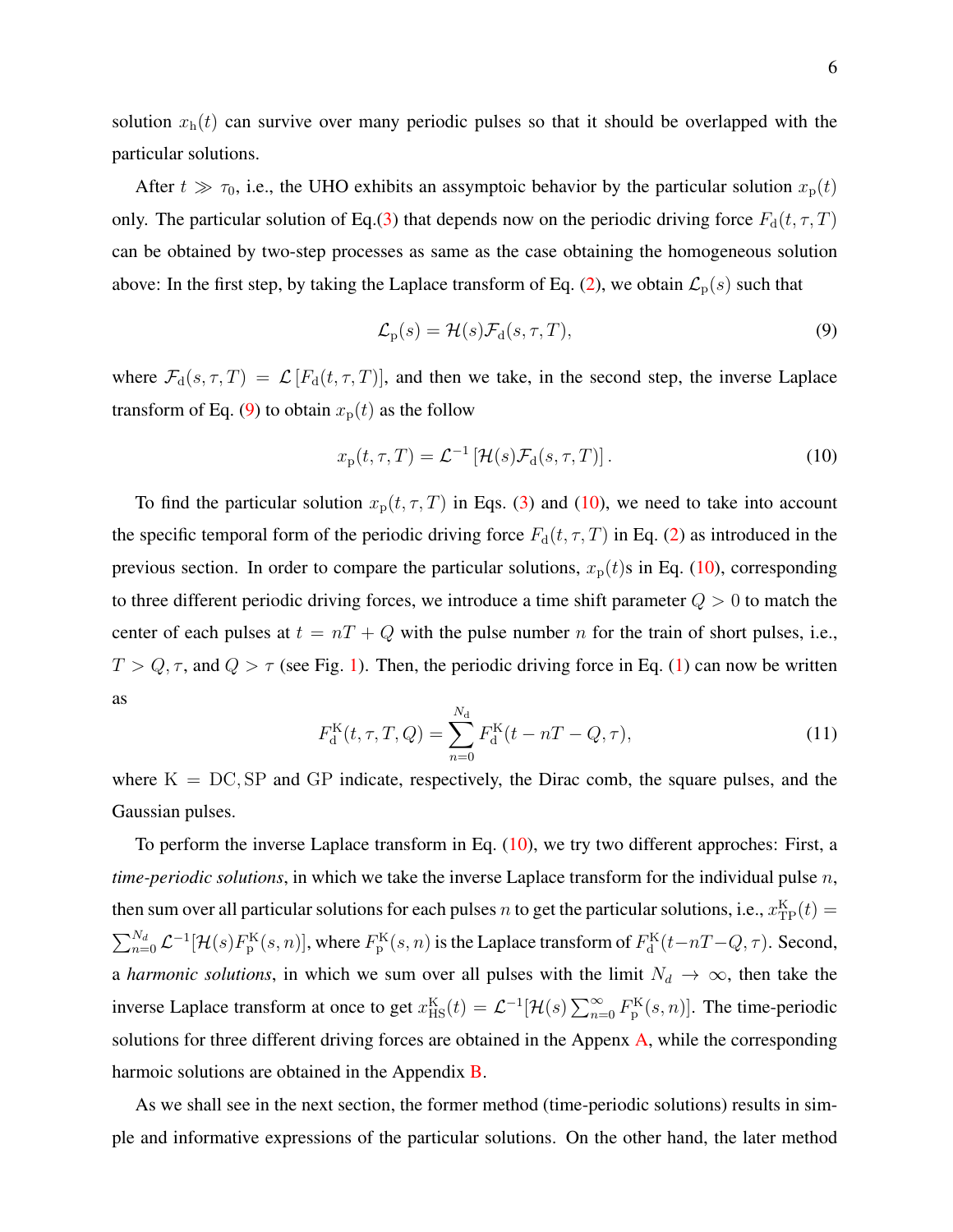(harmonic solutions) results in the particular solutions as the closed froms of an infinite sums of discrete Fourier frequencty components at  $\omega_k = k\omega_R = 2\pi k/T$ ,  $k = 0, 1, 2, \cdots$  [\[3\]](#page-26-5). Both analytical results show exactly the same results in the numerical solutions with the same system and driving force parameters accorss large range of parameter values, but manifest themselfs differently in analytical expressions depending on the ranges of temporal parameters of the system and driving forces.

## IV. ANALYTICAL ANALYSIS AND DISCUSSIONS

In the [A](#page-15-0)ppendix  $\overline{A}$  and Appendix  $\overline{B}$ , we found two sets of analytical solutions for an UHO driven by a train of short pulses, i.e., the time-periodic solutions in Sec. [A](#page-15-0) and the harmonic solutions in Sec. [B,](#page-19-0) for three different periodic driving forces. The potential applications of the analytic solutions presented in this paper would be far from current expectations, since the analytical solutions are valid for vast ranges of system and driving force parameters. In this section, we explore a few basic temporal behaviors of the different solutions at different time scales between the time parameters of the driving forces, i.e.,  $2\tau$  (pulse width) and T (pulse-to-pulse time interval) compared to the system time parameters, i.e.,  $t_0 = 1/\omega$  (oscillation period of the UHO) and  $\tau_0 = 1/\gamma$ (system energy daming time).

The general solution of the equation of motion in Eq. [\(2\)](#page-3-0) for the UHO driven by a train of periodic forces  $F_d(t, \tau, T)$  is given by

<span id="page-6-0"></span>
$$
x^{K}(t) = x_{h}(t) + x_{p}^{K}(t, \tau, T),
$$
\n(12)

as discussed in Eq. [\(3\)](#page-3-2), where  $K = DC$ ,  $SP$ ,  $GP$ , respectively, stand for the train of the Dirac comb, square pulses, and Gaussian pulses. The homogeneous solution  $x<sub>h</sub>(t)$  in Eq. [\(12\)](#page-6-0) is the same for all  $x^{K}(t)$  as given in Eq. [\(8\)](#page-4-1)

$$
x_{\rm h}(t) = e^{-\gamma t} \left( x_0 \cos(\omega t) + \frac{v_0 + \gamma x_0}{\omega} \sin(\omega t) \right). \tag{13}
$$

From now on, we consider only the case when the system starts to oscillate at its equilibrium position and driven by the periodic pulses  $f_d(t, \tau, T)$  at  $t = 0$  with initial conditions  $x_0 = 0$  and  $v_0 = 0$ . Then, the homogeneous solution does not contribute at all for  $x^{K}(t)$  since  $x_{h}(0) = 0$ . We now focus on the particular solutions  $x^{K}(t) = x_{p}^{K}(t, \tau, T)$  for  $t \ge 0$ .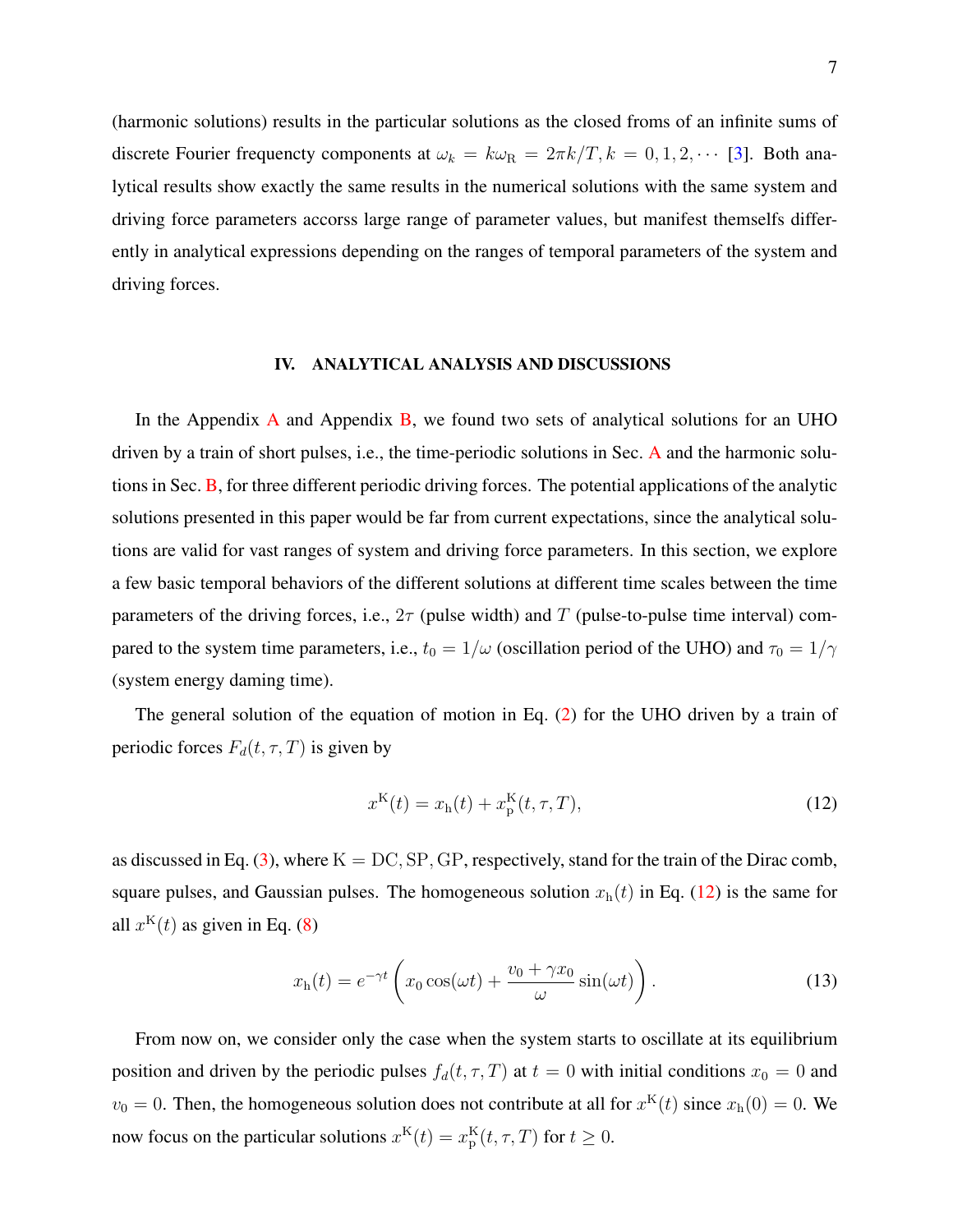#### A. Dirac comb driving

We found, in [A](#page-15-0)ppendix  $\overline{A}$  and  $\overline{B}$ , two particular solutions for Dirac comb driving: the timeperiodic solution  $x_{\text{TP}}^{\text{DC}}(t)$  given in Eq. [\(A5\)](#page-16-0) [\[6\]](#page-26-7) and the harmonic solution  $x_{\text{HS}}^{\text{DC}}(t)$  given in Eq. [\(B12\)](#page-21-0) as follows

<span id="page-7-1"></span><span id="page-7-0"></span>
$$
x_{\text{TP}}^{\text{DC}}(t) = \frac{I_p}{m\omega} \sum_{n=0}^{N_d} e^{-\gamma(t - nT - Q)} \sin(\omega(t - nT - Q)) \Theta(t - nT - Q), \qquad (14a)
$$
  
\n
$$
x_{\text{HS}}^{\text{DC}}(t) = \frac{I_p e^{-\gamma(t - Q)}}{m\omega(1 - 2e^{\gamma T} \cos(\omega T) + e^{2\gamma T})} \left( \sin(\omega(t - Q)) - e^{\gamma T} \sin(\omega(t + T - Q)) \right) \times
$$
  
\n
$$
\Theta(t - Q) + \frac{I_p}{mT} \frac{1}{\omega^2 + \gamma^2} \Theta(t - Q) + \frac{I_p}{mT} \times
$$
  
\n
$$
\sum_{k=1}^{\infty} \frac{2(\omega^2 + \gamma^2 - \omega_k^2) \cos(\omega_k(t - Q)) + 4\gamma \omega_k \sin(\omega_k(t - Q))}{(\omega^2 + \gamma^2 - \omega_k^2)^2 + 4\gamma^2 \omega_k^2} \Theta(t - Q). \qquad (14b)
$$

If the system decay time is shorter than the pulse-to-pulse interval T, i.e.,  $\tau_0 = 1/\gamma < T$ , the contribution of each pulses are compleletely isolated in the time domain due to the term  $e^{-\gamma(t-Q)}$  in Eq. [\(14\)](#page-7-0). Then, the system oscillation period  $t_0 = 1/\omega = 1/\sqrt{\omega_0^2 - \gamma^2}$  determines the frequency of oscillation within the system decay time  $\tau_0$  as can be seen in Fig. [2.](#page-8-0) It is not clear, however, to see this fast decaying effect from the harmonic solution in Eq.  $(14b)$ , because it is the solution for  $N_d \to \infty$  and the contribution from the infinute number of simple poles  $s = s_k = ik\omega_{\rm R}$ ,  $k =$  $0, 1, 2 \cdots$  are appeared at the second term for  $k = 0$  and the third summation terms for  $k = 0$  $1, 2, 3, \cdots$  $1, 2, 3, \cdots$  $1, 2, 3, \cdots$ . However, the numerical solutions of Eq. [\(14a\)](#page-7-1) and Eq. [\(14b\)](#page-7-1) shown in Fig. 2 clearly demonstrates the similarity between the two solutions for  $t > 0$ . In Fig. [2,](#page-8-0) the blue and red curves are intentionally shifted by +0.01 and - 0,01, respectively, to see clearly their features, and the cut-off order  $k_c$  in the harmonic solutions are, respectively,  $k_c = 2$  for green line and  $k_c = 30$  for the blue line.

We wish to emphasie that the time-periodic solution in Eq.  $(14a)$  and the harmonic solution in Eq. [\(14b\)](#page-7-1) for large cut-off order (blue line for  $k_c = 30$ ) show exactly the same temporal reaponce of the UHO to the Dirac comb driving. But, from the periodic analytical and numerical solutions, it is hard to see how the UHO responds to the harmonic frequency of the repetition rate  $\omega_R$  that comes from the periodicity of the driving forces. Clearly, the harmonic solutions (green and blue lines in Fig. [2\)](#page-8-0) show the response of the UHO system at the harmonic frequewncy  $\omega_k = k \omega_R$ ,  $k =$  $0, 1, 2, \dots$ , of the repetition rate, where  $\omega_R = 1/T$ .

In Fig. [2,](#page-8-0) two solutions (red and blue lines) are perfectly overlayed after  $t > 0$ , but the green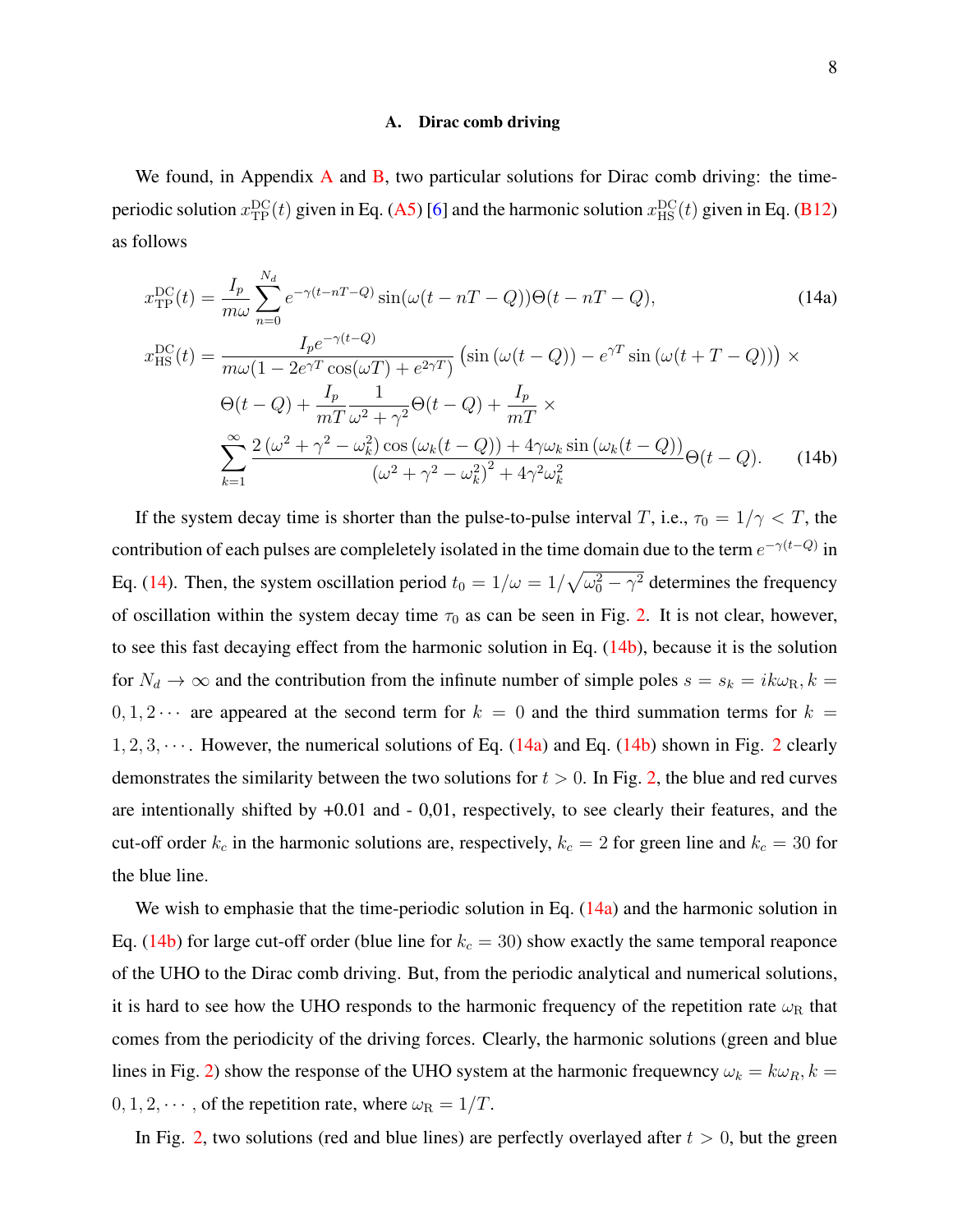

<span id="page-8-0"></span>FIG. 2. Comparison of particular solutions  $x^{DC}(t/T) = x_{\text{TP,HS}}^{DC}(t/T)/(I_p/m)$  for periodic solution (red line, Eq. [\(14a\)](#page-7-1)) and harmonic solution (green and blue lines, Eq. [\(14b\)](#page-7-1)) with the parameters of  $\tau/T = 0.001$ and  $Q/T = 0.2$ ,  $\gamma = 2$ , and  $\omega = 10$ . The blue and red curves are intentionally shifted by +0.01 and - 0,01, respectively, to see clearly their features. The cut-off orders for green and blue lines are, respectively,  $k_c = 2$  and  $k_c = 30$  (see text). Two solutions (red and blue lines) are perfectly overlayed ater  $t > 0$ , but the green one which includes only up to the second-harmonic order of  $\omega_R$  capture approximately the eccential features of the red line, i.e., amplitudes, oscillation frequency, and damping rate.

one which includes only up to the second-harmonic order of  $\omega_R$  captures closely the eccential features of the red line, i.e., amplitude, oscillation frequency, and damping rate. In other word, temporal behavior of the UHO driven by the Dirac delta comb could be described at least by the second harmonic response of  $\omega_R$ , i.e., the contributions from the harmonic orders of  $k = 0, 1$ , and 2. Then,  $x_{\text{HS}}^{\text{DC}}(t)$  in Eq. [\(14b\)](#page-7-1) can be simplified for  $t > T + Q$  as the follow

<span id="page-8-1"></span>
$$
x_{\rm HS}^{\rm DC}(t) \simeq \frac{I_p}{mT} \left( \frac{1}{\omega_0^2} + \sum_{k=1}^2 \frac{2(\omega^2 + \gamma^2 - \omega_k^2) \cos(\omega_k(t - Q)) + 4\gamma \omega_k \sin(\omega_k(t - Q))}{(\omega^2 + \gamma^2 - \omega_k^2)^2 + 4\gamma^2 \omega_k^2} \right)
$$
  
= 
$$
\frac{I_p}{mT} \left( \frac{1}{\omega_0^2} + \frac{2}{\sqrt{4\gamma^2 \omega_R^2 + (\omega_0^2 - \omega_R^2)}} \sin(\omega_R(t - Q) + \phi_1) + \frac{2}{\sqrt{16\gamma^2 \omega_R^2 + (\omega_0^2 - 4\omega_R^2)}} \sin(2\omega_R(t - Q) + \phi_2) \right) \Theta(t - Q),
$$
 (15)

where  $\phi_1 = \arctan \left( \frac{\omega_0^2 - \omega_{\rm R}^2}{2\gamma \omega_{\rm R}} \right)$ ) and  $\phi_2 = \arctan \left( \frac{\omega_0^2 - 4\omega_{\rm R}^2}{4\gamma \omega_{\rm R}} \right)$ ). From Eq.  $(15)$ , we see that the oscilla-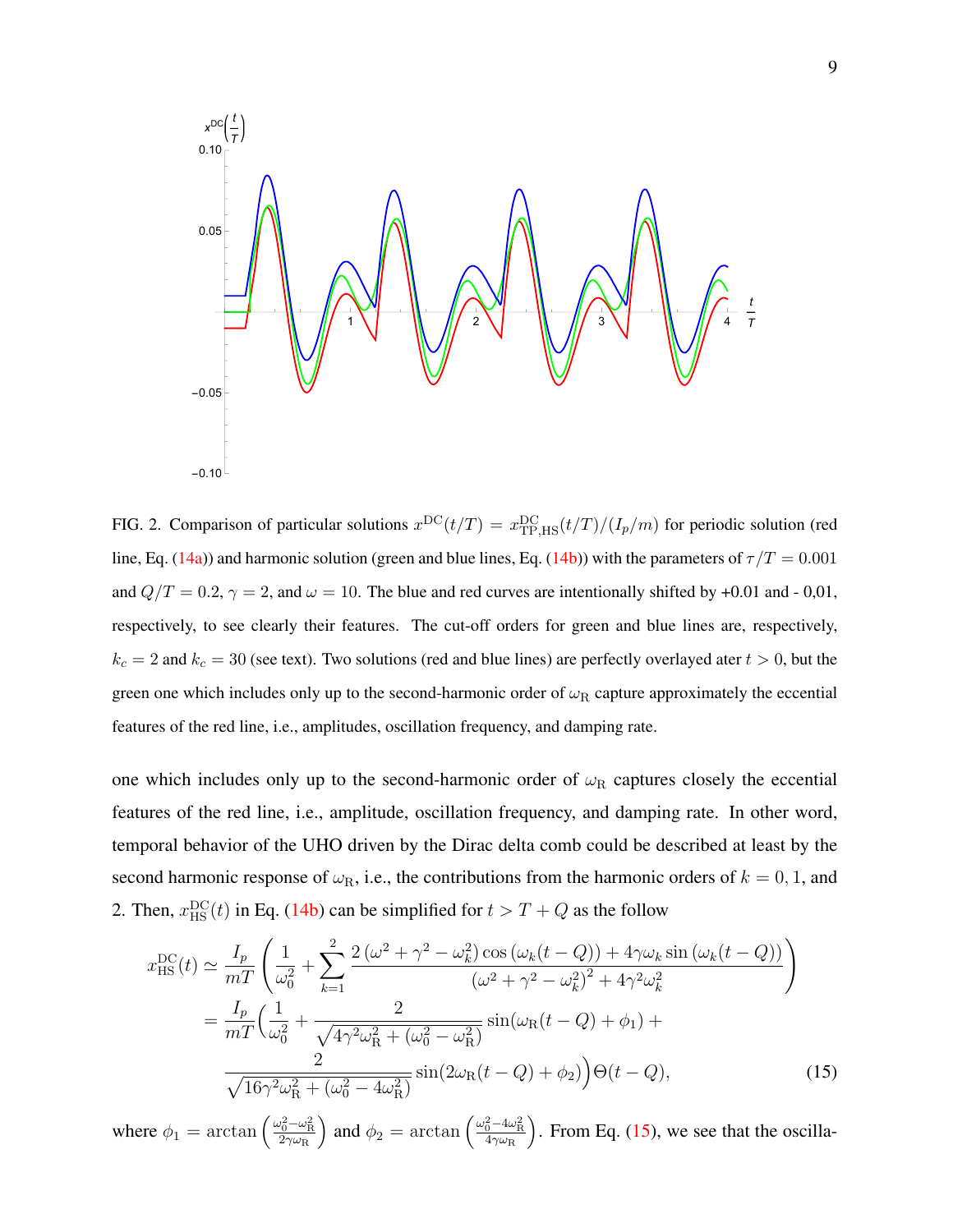tion frequency of the UHO at the asymtotic limit is  $\omega \simeq 2\omega_R$  and there are roughly two oscillations between  $nT$  and  $(n + 1)T$ , as clearly seen also in Fig. [2](#page-8-0) at the given system and driving force parameters. Finally, from the approximate harmonic solution Eq. [\(15\)](#page-8-1) and Fig. [2](#page-8-0) (green line), we immediately see that most significant features of the temporal behavior of the UHO driven by the Dirac comb at the asymtotic limit can be captured by the first harmonic and the second harmonic oscillation terms near  $\omega = \sqrt{\omega_0^2 - \gamma^2} \simeq 2\omega_R = 4\pi/T$ , and the relation  $\omega \simeq 2\omega_R$  relates the system and driving force parameters through the phase shift  $\phi_1$  and  $\phi_2$ .

## B. Square pulse driving

In [A](#page-15-0)ppendix A and Appendix [B,](#page-19-0) we found two particular solutions for a train of square pulse driving: the time-periodic solution  $x_{\text{TP}}^{\text{SP}}(t)$  given in Eq. [\(A11\)](#page-17-0) with  $t_n(t) = t - nT - Q$  [\[6\]](#page-26-7) and the harmonic solution  $x_{\text{HS}}^{\text{SP}}(t)$  given in Eq. [\(B23\)](#page-23-0) as follows

$$
x_{\text{TP}}^{\text{SP}}(t) = \frac{I_p}{2\tau m} \sum_{n=0}^{N_d} \left( \frac{1}{\gamma^2 + \omega^2} \left[ \Theta(t_n(t) + \tau) - \Theta(t_n(t) - \tau) \right] - \frac{e^{-\gamma(t_n(t) + \tau)}}{\omega(\gamma^2 + \omega^2)} \left[ \omega \cos(\omega(t_n(t) + \tau)) + \gamma \sin(\omega(t_n(t) + \tau)) \right] \Theta(t_n(t) + \tau) \right) + \frac{e^{-\gamma(t_n(t) - \tau)}}{\omega(\gamma^2 + \omega^2)} \left[ \omega \cos(\omega(t_n(t) - \tau)) + \gamma \sin(\omega(t_n(t) - \tau)) \right] \Theta(t_n(t) - \tau) \right), \tag{16a}
$$

$$
x_{\rm HS}^{\rm SP}(t) = x_{\infty}^{\rm SP}(t - Q + \tau)\Theta(t - Q + \tau) - x_{\infty}^{\rm SP}(t - Q - \tau)\theta(t - Q - \tau),\tag{16b}
$$

where

$$
x_{\infty}^{\rm SP}(t) = \frac{I_p}{2\tau m} \frac{-4\gamma + (T + 2t)(\gamma^2 + \omega^2)}{2T(\gamma^2 + \omega^2)^2} - \frac{I_p}{2\tau m} \frac{e^{-\gamma t}}{\omega(\gamma^2 + \omega^2) (1 + e^{2\gamma T} - 2e^{\gamma T} \cos(\omega T))} \times
$$
  

$$
\left(\omega \cos(\omega t) + \gamma \sin(\omega t) - e^{\gamma T} (\omega \cos(\omega (t + T)) + \gamma \sin(\omega (t + T)))\right)
$$

$$
+ \frac{I_p}{2\tau m T} \sum_{k=1}^{\infty} \frac{-4\gamma \omega_k \cos(\omega_k t) + 2(\gamma^2 + \omega^2 - \omega_k^2) \sin(\omega_k t)}{\omega_k ((\gamma^2 + \omega^2 - \omega_k^2)^2 + 4\gamma^2 \omega_k^2)}.
$$
(16c)

As in the case of the Dirac comb driving, if the system decay time is shorter than the pulseto-pulse interval T, i.e.,  $\tau_0 = 1/\gamma < T$ , the contribution of each pulses are compleletely isolated in the time domain due to the term  $e^{-\gamma(t-nT-Q)}$  in Eq. [\(16a\)](#page-7-1). Then, the system oscillation period  $t_0 = 1/\omega$  determines the frequency of oscillation within the system decay time  $\tau_0$  as shown in Fig. [3.](#page-10-0) Similary to the case of the Dirac comb driving, it is not clear to see this fast decaying effect from the harmonic solution in Eq.  $(16b)$ . We see in Fig. [3,](#page-10-0) however, that the numerical solutions of Eq. [\(16a\)](#page-7-1) and Eq. [\(16b\)](#page-7-1) demonstrate how the UHO system reponds to the train of square pulses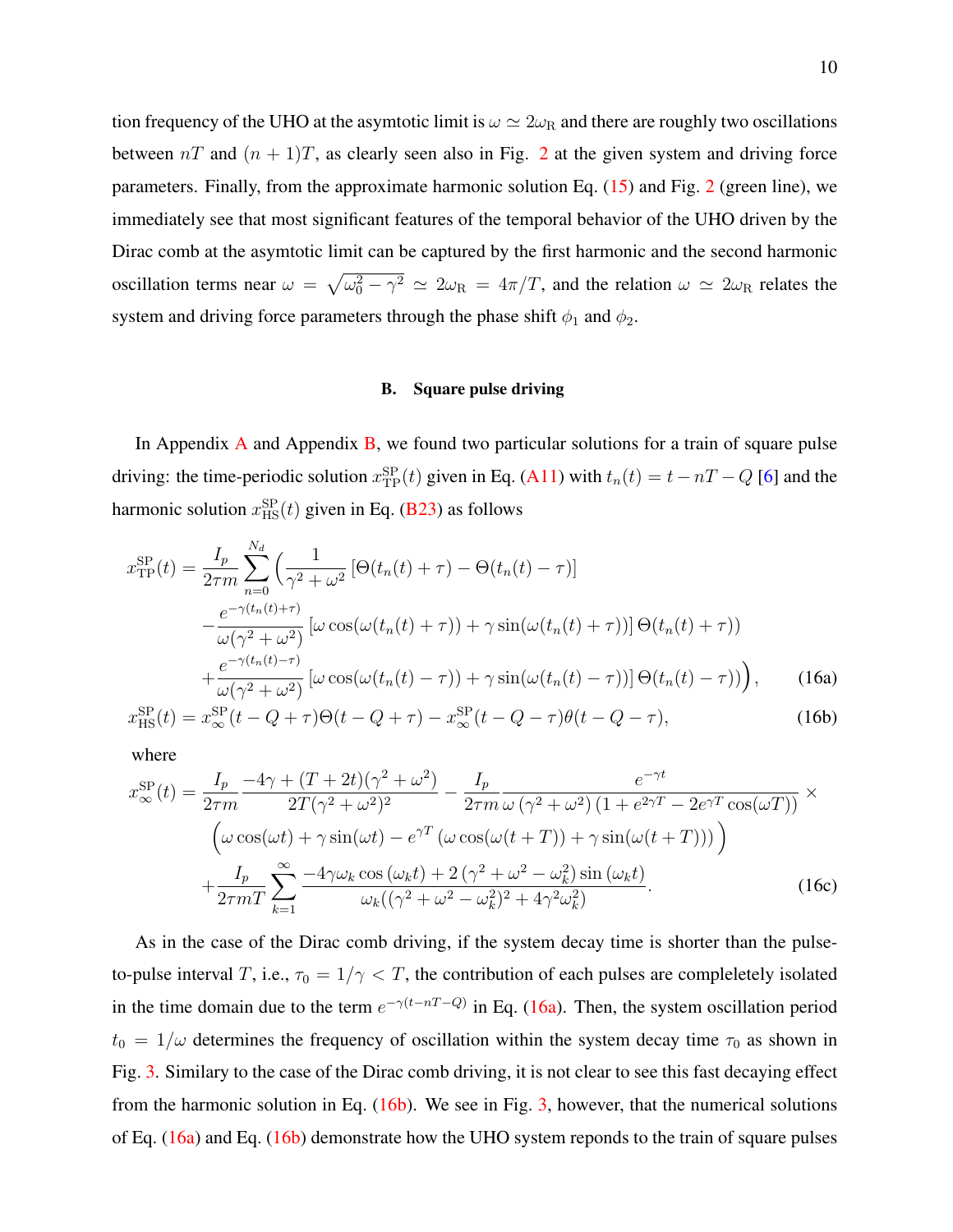

<span id="page-10-0"></span>FIG. 3. Comparison of particular solutions  $x^{\text{SP}}(t/T) = x^{\text{SP}}_{\text{TP,HS}}(t/T)/(I_p/m)$  for periodic solution (red line, Eq. [\(16a\)](#page-7-1)) and harmonic solution (green and blue lines, Eq. [\(16b\)](#page-7-1)) with the parameters of  $\tau/T = 0.001$ and  $Q/T = 0.2$ ,  $\gamma = 2$ , and  $\omega = 10$ . The cut-off orders for green and blue lines are, respectively,  $k_c = 2$ and  $k_c = 30$ . Two solutions (red and blue lines) are overlayed perfectly only after ater  $t > 3T$ , but the green one which includes up to the second-harmonic order of  $\omega_R$  does not capture the eccential features of the red line at all for any  $t$ .

differently for the first few pulses. The time-periodic solution clearly show the individual pulse contribution as expected similar to the Dirac comb driving, but the harmonic solution deviates significantly for during first few pulses, but soon approaches the same solution as the time-periodic one after  $t > 3T$ . We attibute this difference due to the feature of square pulses that have impulse responces spectrum at the raising and falling edges, since it needs much higher harmonics of  $\omega_R$ compared to the Dirac comb pulses.

It is also clear that the time-periodic solution in Eq. [\(16a\)](#page-7-1) shows the temporal reaponce of the UHO to the trian of square pulse driving, but hard to see how the UHO responds to the harmonic frequency of the repetition rate  $\omega_R$  that comes from the periodicity of the driving forces. Furthermore, as can be seen Fig. [3,](#page-10-0) which is quite different from Dirac comb driving, the harmonic solution with  $k_c = 2$  (green line) does not capture the major features of the time-periodic solution. It means that the harmonic solution needs much higher cut-off harmonic order, e.g.,  $k_c = 30$  (blue line), to make the harmonic solution hehaves close to the time-periodic solution after  $t > 3T$ .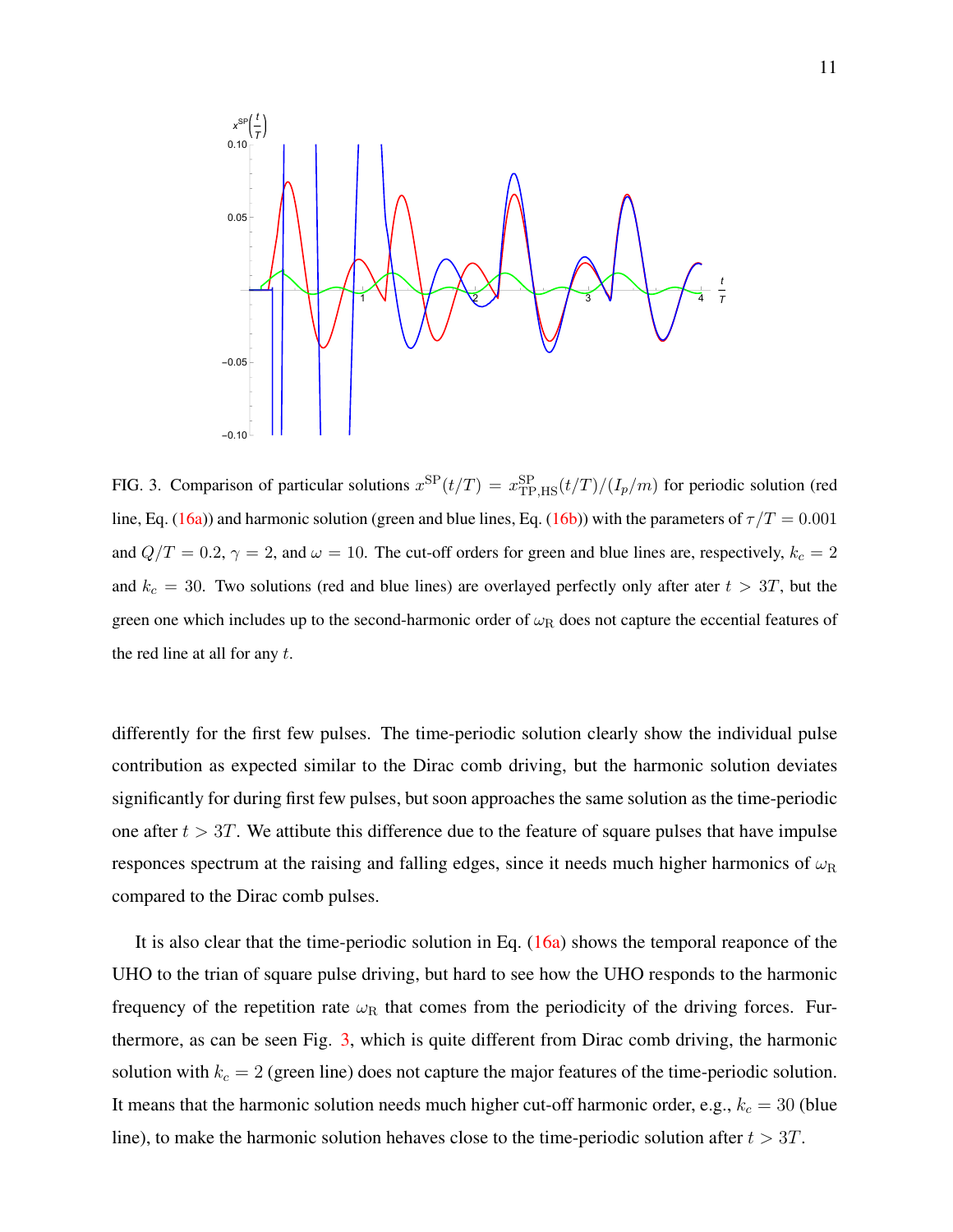#### C. Gausian pulse driving

In [A](#page-15-0)ppendix A and Appendix [B,](#page-19-0) we found two particular solutions for a train of Gaussian pulse driving [\[7,](#page-26-9) [17–](#page-26-10)[21\]](#page-27-1): the time-periodic solution  $x_{\text{TP}}^{\text{GP}}(t)$  given in Eq. [\(A18\)](#page-18-0) and the harmonic solution  $x_{\text{HS}}^{\text{GP}}(t)$  given in Eq. [\(B34\)](#page-25-1) as follows

$$
x_{\text{TP}}^{\text{GP}}(t) = \frac{I_p}{m\omega} e^{-\frac{1}{2}\tau^2(\omega^2 - \gamma^2)} \sum_{n=0}^{N_d} e^{-\gamma(t - nT - Q)} \left( \sqrt{2} a\tau \omega \cos(\omega(t - nT - Q - \gamma \tau^2)) -4 \sin(\omega(t - nT - Q - \gamma \tau^2)) \right) \Theta(t - nT - Q), \tag{17a}
$$

$$
x_{\rm HS}^{\rm GP}(t) = x_{\infty}^{\rm GP}(t - Q)\Theta(t - Q),\tag{17b}
$$

where

$$
x_{\infty}^{\text{GP}}(t) = \frac{I_p}{mT} \frac{1}{\gamma^2 + \omega^2} + \frac{I_p}{m} e^{-\gamma t} e^{\frac{1}{2}\tau^2(\gamma^2 - \omega^2)} \frac{\sin(\omega(t - \gamma\tau^2) - e^{\gamma T} \sin(\omega(t + T - \gamma\tau^2)))}{\omega(1 + e^{2\gamma T} - 2e^{\gamma T} \cos(\omega T))} + \frac{2I_p}{mT} \sum_{k=1}^{\infty} e^{-\frac{1}{2}\tau^2 \omega_k^2} \frac{2\gamma\omega_k \sin(\omega_k t) + (\gamma^2 + \omega^2 - \omega_k^2) \cos(\omega_k t)}{(\gamma^2 + \omega^2 - \omega_k^2)^2 + 4\gamma^2 \omega_k^2}.
$$
(17c)

We note here that the constant  $\alpha$  in Eq. [\(17a\)](#page-7-1) is found emperically as described in Appendix [B.](#page-19-0) In short, as discussed in Eq. [\(A14\)](#page-18-1), for the UHO with  $\tau < T$  and  $T, Q > \tau_0 = 1/\gamma$ , the complex argument of  $erf(z)$  at  $s = s_{\pm}$  has a large real part  $Re[z] = \frac{nT + Q + \gamma \tau^2}{\sqrt{2}\tau} \gg 1$  and a small imaginary part  $\text{Im}[z] = \frac{\tau \omega}{\sqrt{2}} \ll 1$ . In this case, we found an approximate formula for erf(*z*) as  $\text{erf}(z) \approx 1 \pm i a \frac{\tau \omega}{\sqrt{2}}$  at  $s = s_{\pm}$ , here  $a \simeq \ln(\pi) \simeq 1.15$  is a constant valid for a wide range of  $\text{Im}[z]$ below 0.5.

As in the cases of Dirac comb driving and square pulse driving, if the system decay time is shorter than the pulse-to-pulse interval T, i.e.,  $\tau_0 = 1/\gamma < T$ , the contribution of each pulses are compleletely isolated in the time domain due to the term  $e^{-\gamma(t-nT-Q)}$  in Eq. [\(17a\)](#page-7-1). Then, the system oscillation period  $t_0 = 1/\omega$  determines the frequency of oscillation within the system decay time  $\tau_0$  as shown in Fig. [4.](#page-12-0) Although, it is not clear to see this fast decaying effect from the harmonic solution in Eq. [\(17b\)](#page-7-1), we can see in Fig. [4](#page-12-0) that the numerical solutions of Eq. [\(17a\)](#page-7-1) and Eq. [\(17b\)](#page-7-1) show how the system reponds to the train of Gaussian pulses. In Fig. [4,](#page-12-0) the blue and red curves are intentionally shifted by +0.01 and - 0,01, respectively, to see clearly their features, and the cut-off order  $k_c$  in the harmonic solutions are, respectively,  $k_c = 2$  for green line and  $k_c = 30$  for the blue line. From Fig. [4,](#page-12-0) we see immediately that the temporal behavior of the UHO driven by a train of Gaussian pulses can be simplified by the harmonic solutions by taking the harmonic order only up to  $k_c = 2$  (green line), this feature is exactly the same as the case of Dirac comb driving shown in Fig. [2.](#page-8-0) In addition, the numerical solutions of Eq.  $(17a)$  and Eq.  $(17b)$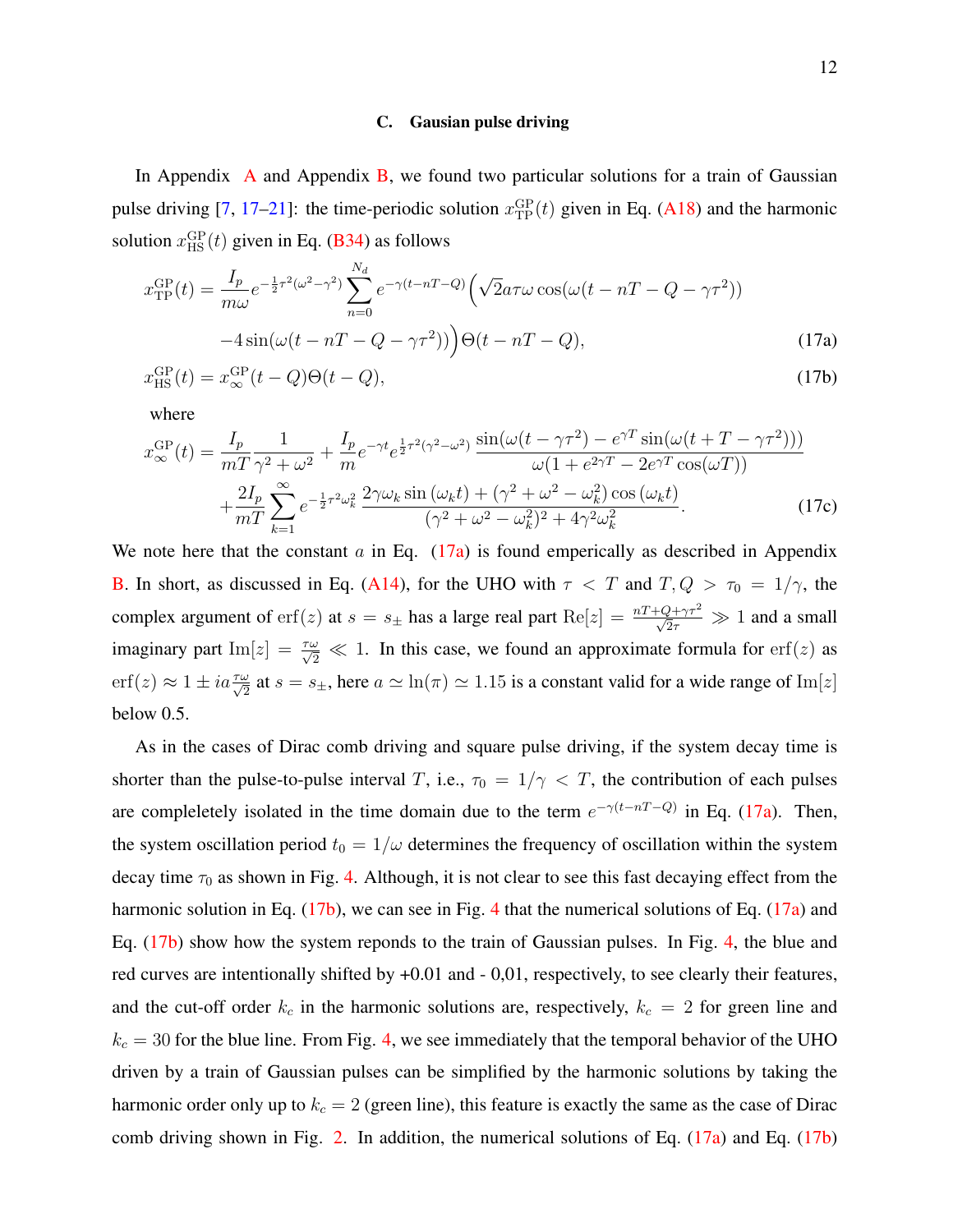

<span id="page-12-0"></span>FIG. 4. Comparison of particular solutions  $x^{\text{GP}}(t/T) = x_{\text{TP,HS}}^{\text{GP}}(t/T)/(I_p/m)$  for periodic solution (red line, Eq. [\(17a\)](#page-7-1)) and harmonic solution (green and blue lines, Eq. [\(17b\)](#page-7-1)) with the parameters of  $\tau/T = 0.001$ and  $Q/T = 0.2$ ,  $\gamma = 2$ , and  $\omega = 10$ . The blue and red curves are intentionally shifted by +0.01 and - 0,01, respectively, to see clearly their features. The cut-off orders for green and blue lines are, respectively,  $k_c = 2$  and  $k_c = 30$  (see text). Two solutions (red and blue lines) are perfectly overlayed ater  $t > 0$ , but the green one which includes only up to the second-harmonic order of  $\omega_R$  capture approximately the eccential features of the red line, i.e., amplitudes, oscillation frequency, and damping rate.

show clearly the similarity between the two solutions from the very first pulse even for the second harmonic solution (green line).

In Fig. [4,](#page-12-0) two solutions (red and blue lines) are perfectly overlayed after  $t > 0$ , and supringly the green one which includes only up to the second-harmonic order of  $\omega_R$  already captures all the eccential features of the red line, i.e., amplitude, oscillation frequency, and damping rate. In other words, temporal behavior of the UHO driven by the train of Gaussian pulses would be described by the harmonic solution only up to the second harmonic response of  $\omega_R$ , i.e., the contributions from the harmonic orders of  $k = 0, 1$  and 2. Then,  $x_{\text{HS}}^{\text{GP}}(t)$  in Eq. [\(17b\)](#page-7-1) can be simplified for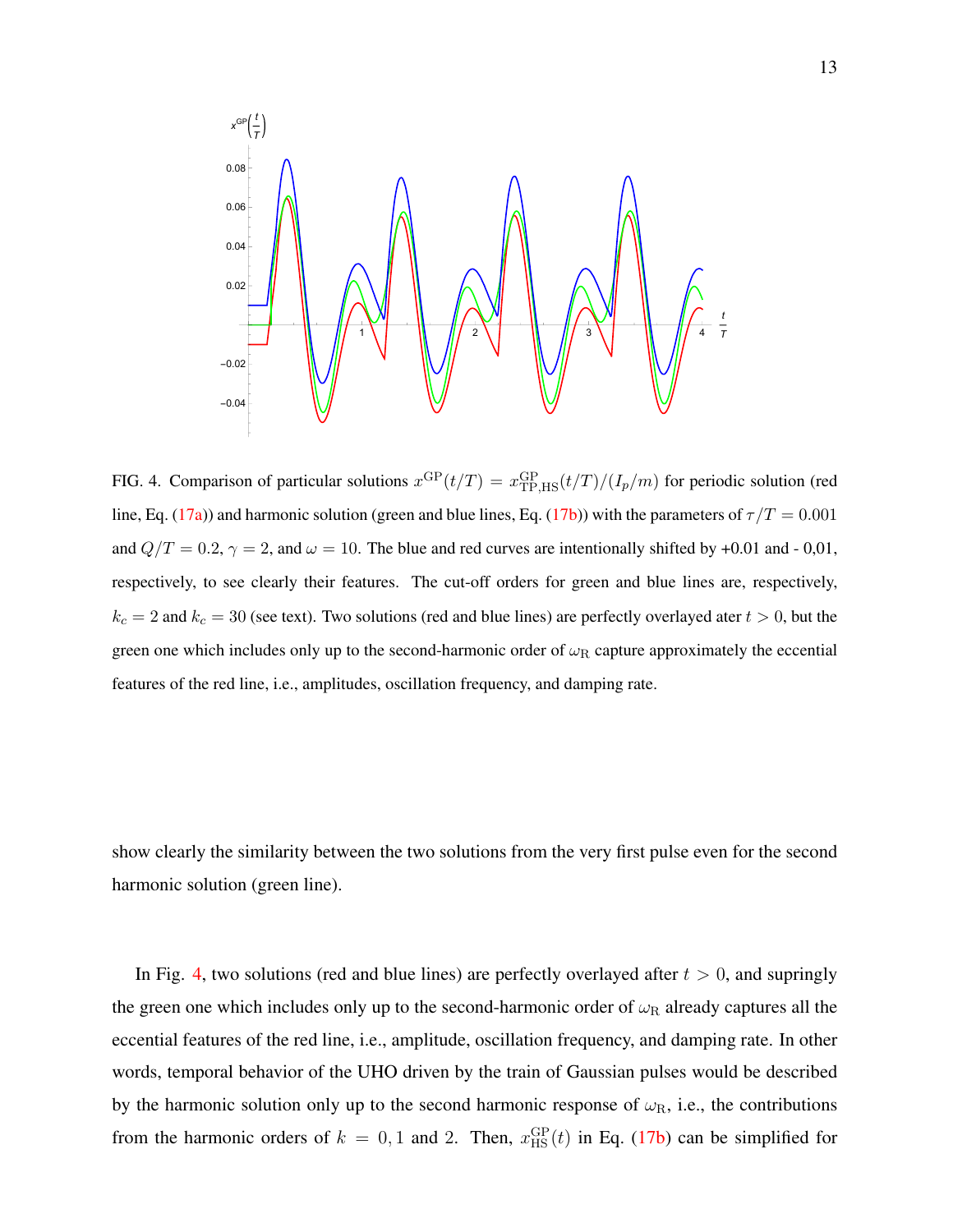$t > T + Q$  as the follow

<span id="page-13-0"></span>
$$
x_{\rm HS}^{\rm GP}(t) = \frac{I_p}{mT} \Big( \frac{1}{\omega_0^2} + 2 \sum_{k=1}^2 e^{-\frac{1}{2}\tau^2 \omega_k^2} \times \n\frac{2\gamma \omega_k \sin(\omega_k (t - Q)) + (\omega_0^2 - \omega_k^2) \cos(\omega_k (t - Q))}{(\omega_0^2 - \omega_k^2)^2 + 4\gamma^2 \omega_k^2} \Big) \Theta(t - Q) \n= \frac{I_p}{mT} \Big( \frac{1}{\omega_0^2} + \frac{2e^{-\frac{1}{2}\tau^2 \omega_{\rm R}^2}}{\sqrt{4\gamma^2 \omega_{\rm R}^2 + (\omega_0^2 - \omega_{\rm R}^2)}} \sin(\omega_{\rm R}(t - Q) + \phi_1) + \n\frac{2e^{-2\tau^2 \omega_{\rm R}^2}}{\sqrt{16\gamma^2 \omega_{\rm R}^2 + (\omega_0^2 - 4\omega_{\rm R}^2)}} \sin(2\omega_{\rm R}(t - Q) + \phi_2) \Big) \Theta(t - Q),
$$
\n(18)

where  $\phi_1 = \arctan \left( \frac{\omega_0^2 - \omega_{\rm R}^2}{2\gamma \omega_{\rm R}} \right)$ ) and  $\phi_2 = \arctan \left( \frac{\omega_0^2 - 4\omega_{\rm R}^2}{4\gamma \omega_{\rm R}} \right)$ ) as same as for the Dirac comb driving shown in Eq.  $(15)$ . From Fig.  $(4)$  and Eq.  $(18)$ , we see that the oscillation frequency of the UHO at the asymtotic limit is  $\omega \simeq 2\omega_R$ , as same as in the case of Dirac comb driving. From Eq. [\(18\)](#page-13-0) and Fig. [4](#page-12-0) (green line), we immediately see that most significant features of the temporal behavior of the UHO driven by the Dirac comb at the asymtotic limit can be captured by the first harmonic and the second harmonic oscillation terms near  $\omega = \sqrt{\omega_0^2 - \gamma^2} \simeq 2\omega_R = 4\pi/T$ , and the relation  $\omega \simeq 2\omega_R$  relates the system and driving force parameters through the phase shift  $\phi_1$  and  $\phi_2$ . Finally, all the system parameters of the UHO, i.e.,  $\gamma$ ,  $\omega$ , thus the natural frequency  $\omega_0$  can now be determined experimentally by nonlinear curve fitting the experimental data to the analytical solutions given in Eqs. [\(17a\)](#page-7-1), [\(17b\)](#page-7-1), and [\(18\)](#page-13-0) [\[7,](#page-26-9) [17–](#page-26-10)[20\]](#page-27-0).

As already discussed in Appendix [A](#page-15-0) that the time-periodic solutions of the UHO driven by a Dirac comb and a train of short Gausian pulses are exactly same when  $\tau \to 0$ . In this section, we also prove that the asymtotic behaviors of the harmonic solutions for the UHO driven by the Dirac comb and trian of short Gaussian pulses are very similar as can be seen in Eqs. [\(15\)](#page-8-1) and [\(18\)](#page-13-0) and Figs. [2](#page-8-0) and [4.](#page-12-0) In particular, since  $2\tau^2 \omega_R^2 \ll 1$  in Eq. [\(18\)](#page-13-0), i.e.,  $T \gg \tau$ , which is the condition for an underdamped oscillation driven by a short Gaussian pulses, two asymtotic harminic solutions in Eqs. [\(15\)](#page-8-1) and [\(18\)](#page-13-0) becomes identical as expected. Finally, the two independent analytical solutions, i.e., the time-periodic solution given in Eq.  $(17a)$  and the harmonic solution given in Eqs. [\(17b\)](#page-7-1) and [\(18\)](#page-13-0), would serve the theoretical and practical models to understand the actual experimental results in various UHO ststems [\[15\]](#page-26-3) across various diciples of classical, semiclassical [\[1](#page-25-0)[–8,](#page-26-0) [17\]](#page-26-10), and quantum harmonic oscillators driven by a real train of short and/or ultra-short periodic Gaussian pulse perturbations [\[9](#page-26-1)[–14,](#page-26-2) [18\]](#page-26-11).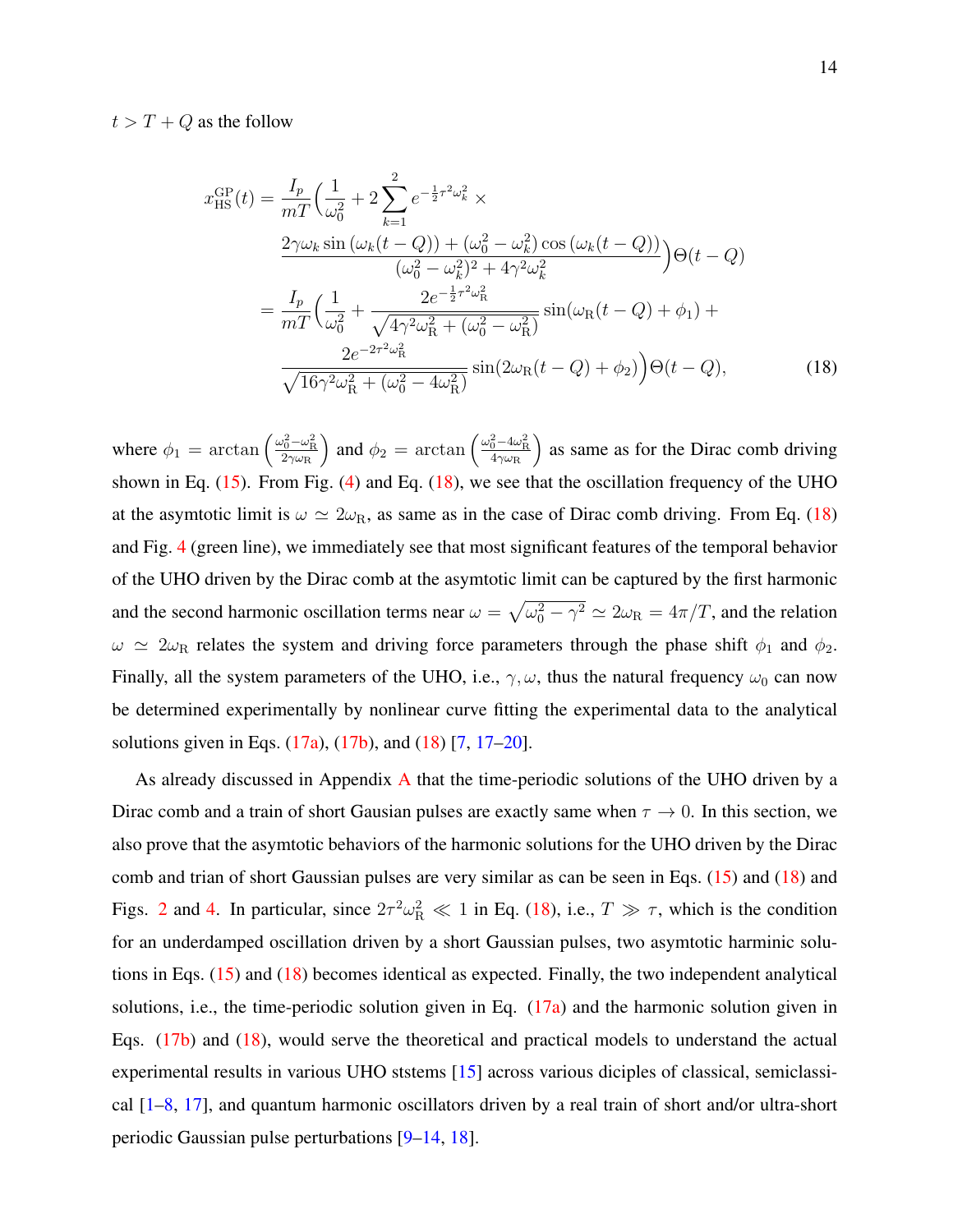#### V. SUMMARY

In symmary, we presented two different analytical solutions: *time-periodic solutions* in Appendix [A](#page-15-0) and *harmonic solutions* in Apendix [B,](#page-19-0) for the one-dimensional classical UHO driven by three different trains of short pulses, i.e, a Dirac comb, a train of square pulses, and a train of Gaussian pulses with the same pulse width  $2\tau$  and pulse-to-pulse time interval T. Two solutions for square and Gaussian pulses approach to that of the Dirac comb when  $2\tau \to 0$  as expected. In particular, the harmonic solutions for Dirac comb and Gaussian pulses would be expressed approximately with harmonic terms of the repetition frequency  $\omega_R = 2\pi/T$  up to the second harmonics. The Dirac comb solutions provide simple theoretical models but hard to apply to simulate the experimental data since it assumes a zero pulse width. The square pulse solutions, however, are more realistic, but still they are not practical since it interacts with the system with flat interaction strength during the pulse width  $2\tau$ . Finally, the Gaussian pulse solutions are practical analytical solutions those can be directly applicable to determine experimentally the system parameters by nonlinear curve fitting the experimental data to the presented analytical formulae, e.g., the underdamped oscillation frequency  $\omega$ , the natural frequency  $\omega_0$ , and the damping rate  $\gamma$ , for various parameter regimes of the driving parameters of the pulse width  $2\tau$  and pulse repetition rate  $\omega_{\rm R}$ .

We envision that the presented solutions would expand the current understandings of the periodically driven UHOs in various time scales, for example in a short, intermediate, and asymtotic time scales, in the classical, semiclassical, and quantum science disciplines.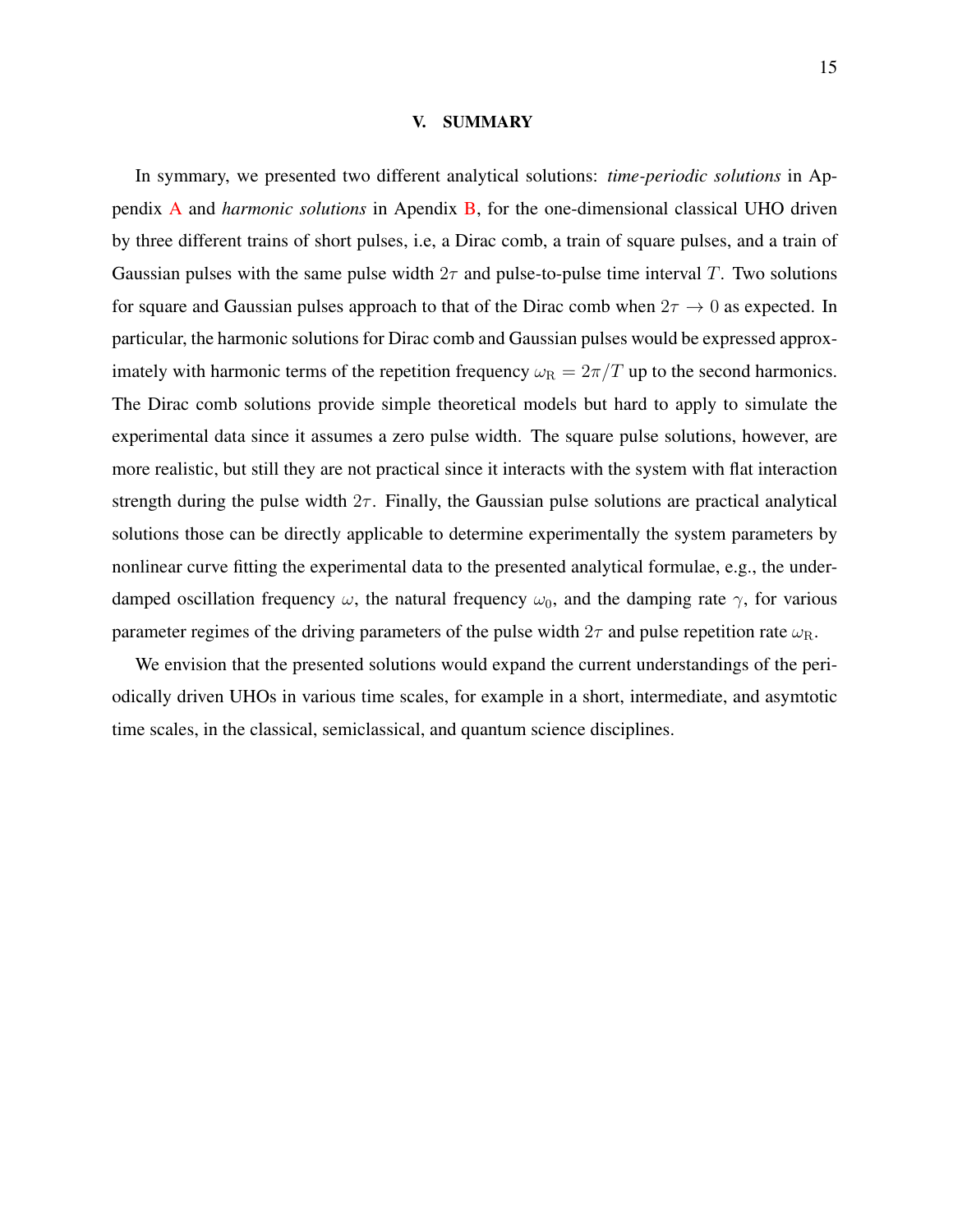#### ACKNOWLEDGMENTS

This work was supported by NRF-2019R1A2C2009974. T.H.Y. was supported in part by IBS-R023-D1.

## <span id="page-15-0"></span>Appendix A: Time-periodic solutions

## 1. Dirac delta comb driving

In this Appendix [A,](#page-15-0) we model the Dirac delta comb (DC) [\[6\]](#page-26-7) as a train of periodic Dirac delta functions with the period  $T$  and has a limiting zero pulse width but has the normalized area to be one as same as the square pulses such that

<span id="page-15-1"></span>
$$
F_d^{DC}(t, T, Q) = \lim_{\tau \to 0} F_0 2\tau \sum_{n=0}^{N_d} \frac{1}{2\tau} \left( \Theta(t - nT - Q + \tau) - \Theta(t - nT - Q - \tau) \right)
$$
  
= 
$$
I_p \sum_{n=0}^{N_d} \delta(t - nT - Q),
$$
 (A1)

where  $\Theta(t)$  is the Heaviside unit step function,  $\delta(t)$  being the Dirac delta function,  $I_p$  =  $\int_{-\infty}^{\infty} F_d(t)dt = F_0 2\tau$ , being the impulse delivered to the system by a single pulse, and  $F_0$  being the peak force. Now, in order to obtain the particular solution in Eq. [\(10\)](#page-5-1), we need to find  $\mathcal{F}_{\rm p}^{\rm DC}(s)$  by taking Laplace transforn of Eq. [\(A1\)](#page-15-1) such that

<span id="page-15-2"></span>
$$
\mathcal{F}_{\rm p}^{\rm DC}(s) = I_p \sum_{n=0}^{N_d} \int_0^\infty e^{-st} \delta(t - nT - Q) dt = I_p \sum_{n=0}^{N_d} e^{-s(nT + Q)}.
$$
 (A2)

Thus, the particular solution given in Eq.  $(10)$  for the Dirac delta comb driving can be obtained from the inverse Laplace transform of Eq.  $(A2)$  as

<span id="page-15-3"></span>
$$
x_{\rm p}^{\rm DC}(t, T, Q) = \frac{I_p}{m} \sum_{n=0}^{N_d} \mathcal{L}^{-1} [\mathcal{H}^{\rm DC}(s) e^{-(nT+Q)s}], \tag{A3}
$$

where  $\mathcal{H}^{DC}(s) = \mathcal{H}(s)$  in Eq. [\(5\)](#page-3-1). To perform the inverse Laplace transform as well as the sum over n in Eq.  $(A3)$  that includes the exponential term with the first moment in s, representing the periodic delta-kick driving, we can take either (1) the inverse Laplace transform  $\mathcal{L}^{-1}[\mathcal{H}^{DC}(s)e^{-(nT+Q)s}]$  first for fixed n, and then sum the contribution for all n (time-periodic so-lutions in Appendix [A\)](#page-15-0), or (2) take the geometric sum  $\sum_{n=0}^{N_d} e^{-nTs}$  first and then take the inverse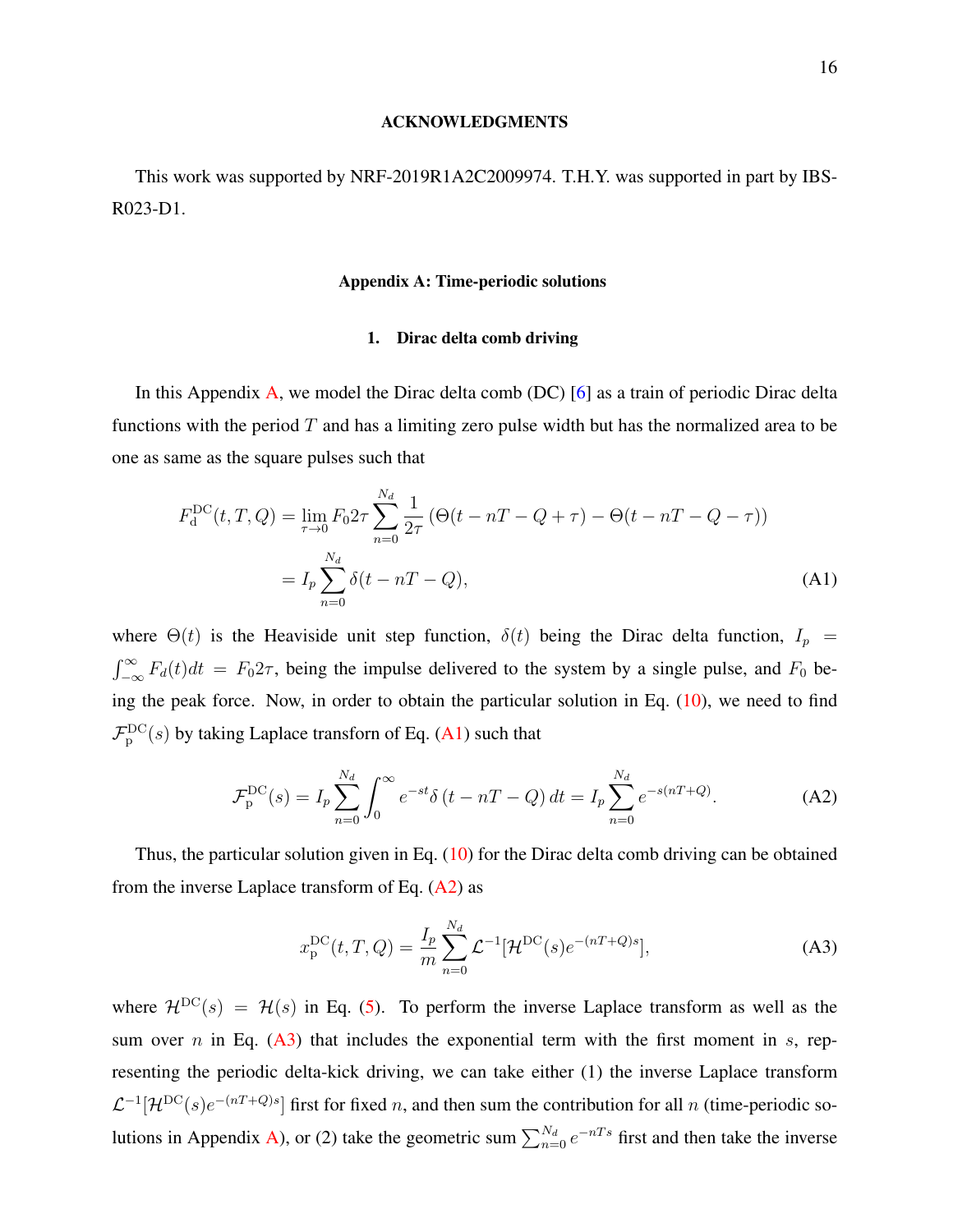Laplace transform of the intermediate result as the final step (harmonic solutions in Appendix [B\)](#page-19-0) [\[3\]](#page-26-5).

The time-shifting property of the Laplace transform [\[23\]](#page-27-3) reads for  $b > 0$ 

$$
\mathcal{L}[f(t-b)\Theta(t-b)] = e^{-bs}\mathcal{F}(s) \text{ or } f(t-b)\Theta(t-b) = \mathcal{L}^{-1}[e^{-bs}\mathcal{F}(s)],\tag{A4}
$$

where  $\mathcal{L}[f(t)] = \mathcal{F}(s)$ . Thus, from Eqs. [\(6\)](#page-3-4) and [\(A3\)](#page-15-3) and time-shifting property of the Laplace transform in Eq. [\(A4\)](#page-16-1), the particular solution  $x_{\rm p}^{\rm DC}(t, T, Q)$  can be simply obtained as

<span id="page-16-0"></span>
$$
x_{\rm p}^{\rm DC}(t, T, Q) = \frac{I_p}{m} \sum_{n=0}^{N_d} h(t - nT - Q)\Theta(t - nT - Q)
$$
  
= 
$$
\frac{I_p}{m\omega} \sum_{n=0}^{N_d} e^{-\gamma(t - nT - Q)} \sin(\omega(t - nT - Q))\Theta(t - nT - Q).
$$
 (A5)

# <span id="page-16-1"></span>2. Train of square pulse driving

A train of square pulses [\[6\]](#page-26-7) with period T, pulse width  $2\tau$ , and time shift Q is given already in Eq.  $(A1)$  as

<span id="page-16-2"></span>
$$
F_{\rm d}^{\rm SP}(t, T, \tau, Q) = I_p \sum_{n=0}^{N_d} \frac{1}{2\tau} \left( \Theta(t - nT - Q + \tau) - \Theta(t - nT - Q - \tau) \right). \tag{A6}
$$

In order to use the time-shift property in Eq.  $(A4)$ , we take Laplace transform of Eq.  $(A6)$  such that

<span id="page-16-3"></span>
$$
\mathcal{F}_{d}^{SP}(s) = \frac{I_p}{2\tau} \sum_{n=0}^{N_d} \int_0^{\infty} e^{-st} (\Theta(t - nT - Q + \tau) - \Theta(t - nT - Q - \tau)) dt
$$
  
= 
$$
\frac{I_p}{2\tau} \sum_{n=0}^{N_d} \frac{1}{s} \left( e^{-(nT + Q - \tau)s} - e^{-(nT + Q + \tau)s} \right).
$$
 (A7)

From Eqs. [\(10\)](#page-5-1) and [\(A7\)](#page-16-3), we can now obtain the particular solution  $x_{\rm p}^{\rm SP}(t, T, \tau, Q)$  as the follow

<span id="page-16-4"></span>
$$
x_{\rm p}^{\rm SP}(t, T, \tau, Q) = \frac{I_p}{2\tau m} \sum_{n=0}^{N_d} \mathcal{L}^{-1} \left[ \frac{1}{s(s - s_+)(s - s_-)} (e^{-(nT + Q - \tau)s} - e^{-(nT + Q + \tau)s}) \right]
$$
  
= 
$$
\frac{I_p}{2\tau m} \sum_{n=0}^{N_d} \mathcal{L}^{-1} \left[ \mathcal{H}^{\rm SP}(s) (e^{-(nT + Q - \tau)s} - e^{-(nT + Q + \tau)s}) \right],
$$
 (A8)

where

$$
\mathcal{H}^{\rm SP}(s) = \frac{1}{s(s - s_+)(s - s_-)}.
$$
 (A9)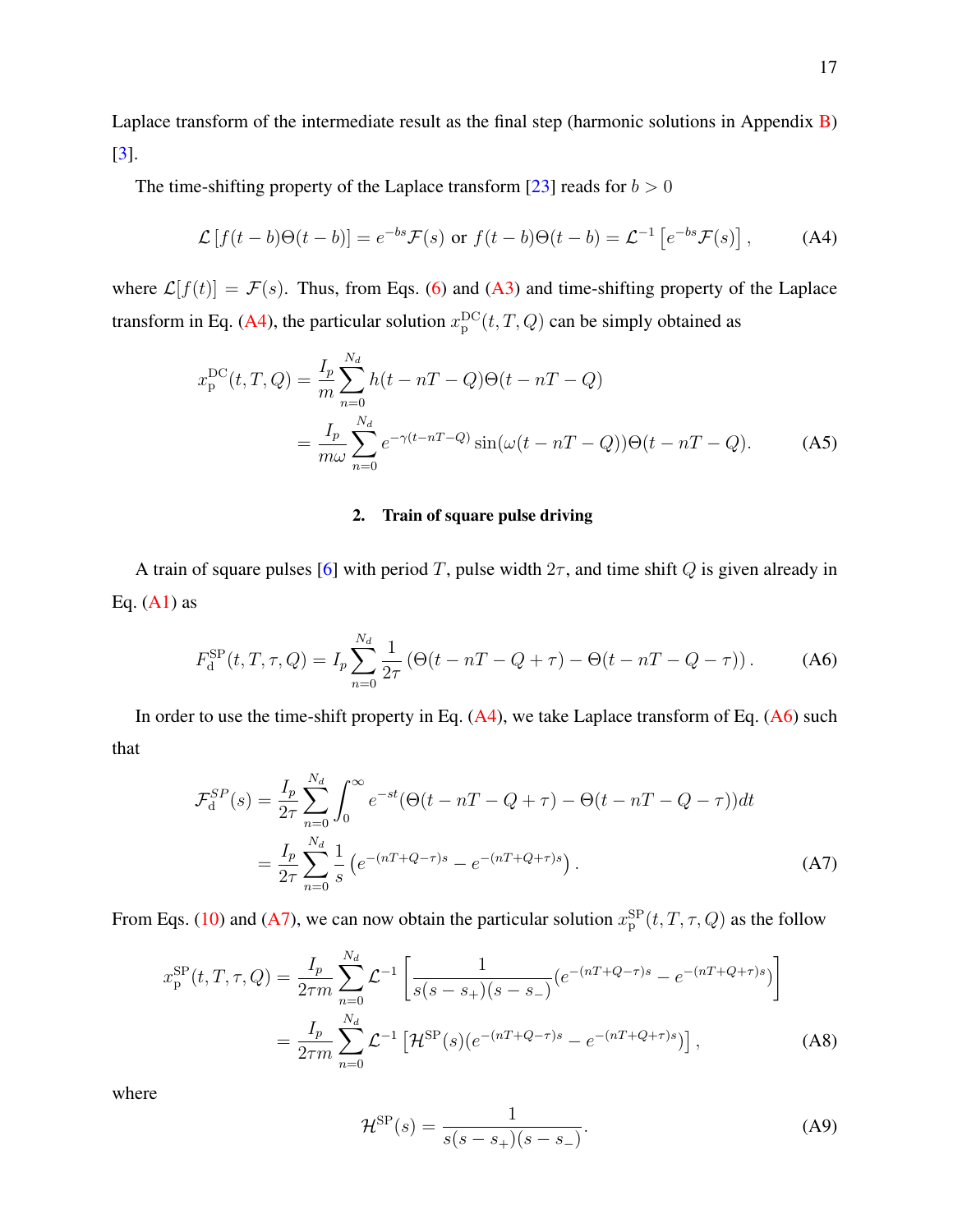Now, since  $\mathcal{H}^{\text{SP}}(s)$  has three simple poles,  $s = 0, s = s_{\pm}, h^{\text{SP}}(t, T, \tau, Q)$  can be easily obtained as the follow

<span id="page-17-1"></span>
$$
h^{\rm SP}(t, T, \tau, Q) = \mathcal{L}^{-1} \left[ \frac{1}{s(s - s_+)(s - s_-)} \right]
$$
  
= 
$$
\frac{1}{\gamma^2 + \omega^2} \left( 1 - \frac{e^{-\gamma t}}{\omega} \left( \omega \cos(\omega t) + \gamma \sin(\omega t) \right) \right).
$$
 (A10)

From Eqs.  $(A8)$  and  $(A10)$  and applying the time-shift property of the Laplace transform in Eq. [\(A4\)](#page-16-1), we can finally obtain the particular solution  $x_{\rm p}^{\rm SP}(t,T,\tau,Q)$  with the compact notation of  $t_n(t) = t - nT - Q$  as the follow

<span id="page-17-0"></span>
$$
x_{\rm p}^{\rm SP}(t, T, Q, \tau) = \frac{I_p}{2\tau m} \sum_{n=0}^{N_d} \left( \frac{1}{\gamma^2 + \omega^2} \left[ \Theta(t_n(t) + \tau) - \Theta(t_n(t) - \tau) \right] - \frac{e^{-\gamma(t_n(t) + \tau)}}{\omega(\gamma^2 + \omega^2)} \left[ \omega \cos(\omega(t_n(t) + \tau)) + \gamma \sin(\omega(t_n(t) + \tau)) \right] \Theta(t_n(t) + \tau) \right)
$$

$$
+ \frac{e^{-\gamma(t_n(t) - \tau)}}{\omega(\gamma^2 + \omega^2)} \left[ \omega \cos(\omega(t_n(t) - \tau)) + \gamma \sin(\omega(t_n(t) - \tau)) \right] \Theta(t_n(t) - \tau) \right). \tag{A11}
$$

By taking the limit as  $\tau \to 0$  of Eq. [\(A11\)](#page-17-0), we immediately see that Eq. (A11) becomes exactly the same as Eq.  $(A5)$  as it should be.

## <span id="page-17-2"></span>3. Train of Gaussian pulse driving

A train of Gaussian pulses  $[18]$  with the pulse-to-pulse period T, the full width of 2 √  $2\tau$  (between two  $e^{-1}$  points), and the time shift Q can be written as

$$
F_{\rm d}^{\rm GP}(t, T, \tau, Q) = I_p \sum_{n=0}^{N_d} \frac{1}{\sqrt{2\pi}\tau} e^{-\frac{(t - nT - Q)^2}{2\tau^2}}, \tag{A12}
$$

where a single Gaussian pulse at  $t = Q$  has unit area, i.e.,  $\int_{-\infty}^{\infty} \frac{1}{\sqrt{2t}}$  $\frac{1}{2\pi\tau}e^{-\frac{(t-Q)^2}{2\tau^2}}dt = 1$  and  $I_p =$  $\int_{-\infty}^{\infty} F_d^{\text{GP}}(t) dt$  is the impulse delivered by a single Gaussian pulse. In order to use the time-shift property in Eq.  $(A4)$ , we take Laplace transform of Eq.  $(A12)$  such that

<span id="page-17-3"></span>
$$
\mathcal{H}_{d}^{GP}(s) = I_{p} \sum_{n=0}^{N_{d}} \int_{0}^{\infty} e^{-st} \frac{1}{\sqrt{2\pi}\tau} e^{-\frac{(t-nT-Q)^{2}}{2\tau^{2}}} dt
$$
  
=  $I_{p} \sum_{n=0}^{N_{d}} e^{-(nT+Q)s} \frac{1}{2} e^{\frac{1}{2}\tau^{2}s^{2}} \left(1 + \text{erf}\left(\frac{nT+Q-\tau^{2}s}{\sqrt{2}\tau}\right)\right),$  (A13)

where erf(·) is the error function with a copmplex argument  $z = \frac{nT + Q - \tau^2 s}{\sqrt{2}\tau}$ .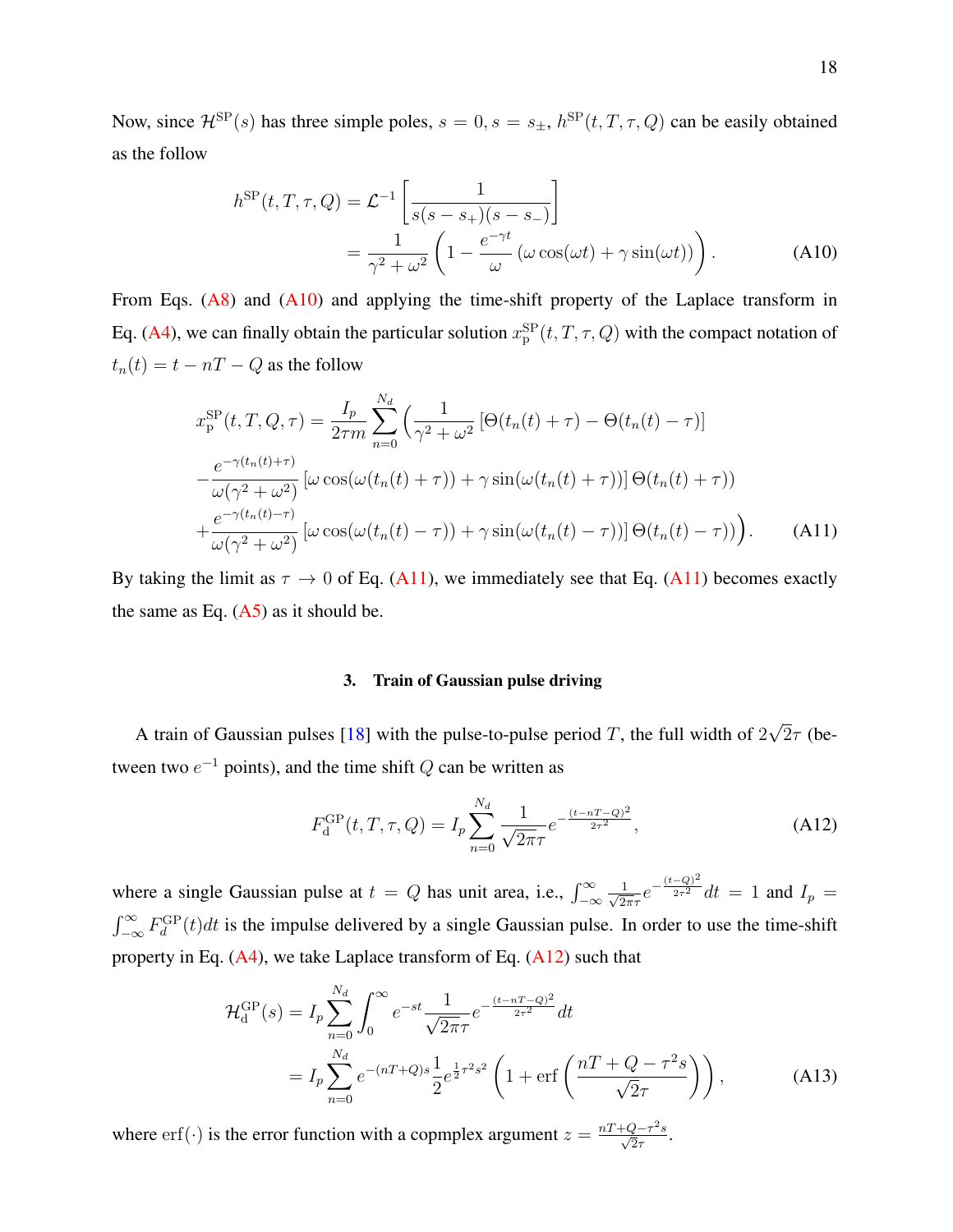Now, for the case when  $T, Q > \tau_0 = 1/\gamma$  as well as fast system decay time, i.e.,  $\tau_0 < 1$  s, the functoin erf(z) in Eq. [\(A13\)](#page-17-3) may be approximated to be erf(z)  $\approx$  1 so that Eq. (A13) becomes

<span id="page-18-1"></span>
$$
\mathcal{H}_{d}^{\rm GP}(s) \simeq I_p \sum_{n=0}^{N_d} e^{-(nT+Q)s} e^{\frac{\tau^2 s^2}{2}}.
$$
 (A14)

The error committed by this step is rather small, given the fast decay of the Gaussian function for  $T > \tau_0$ , expecially for a train of short Gaussian pulses. Therefore, those parameters shall be two key control parameters enabling the study of the system decay (damping) time  $\tau_0$  relative to the deriving pulse period  $T = 2\pi/\omega_R$ . In particular, for large  $n \gg 1$ , i.e., at the assymtotic (stationary) time when the homogeneous solution decay out completely, the error committed by this approximation is indeed negligible.

<span id="page-18-3"></span>From Eqs. [\(10\)](#page-5-1) and [\(A13\)](#page-17-3), we can now obtain the particular solution  $x_{\rm p}^{\rm GP}(t,T,\tau,Q)$  as the follow

$$
x_{\rm p}^{\rm GP}(t,T,\tau,Q) = \frac{I_p}{m} \sum_{n=0}^{N_d} \mathcal{L}^{-1} \left[ \mathcal{H}^{\rm GP}(s) e^{-(nT+Q)s} \right],\tag{A15}
$$

<span id="page-18-2"></span>where

$$
\mathcal{H}^{\rm GP}(s) = \frac{e^{\frac{\tau^2 s^2}{2}}}{2(s - s_+)(s - s_-)} \left(1 + \text{erf}(z)\right). \tag{A16}
$$

Here,  $\mathcal{H}^{GP}(s)$  in Eq. [\(A16\)](#page-18-2) has two simple poles at  $s = s_{\pm}$ . In order to apply the time shifting property in Eq. [\(A4\)](#page-16-1), we need to take an inverse Laplace transform of Eq. [\(A15\)](#page-18-3),  $h^{GP}(t, \tau)$ , that has a comlex error function erf(z) [\[23\]](#page-27-3) in the numerator. As discussed in Eq. [\(A14\)](#page-18-1), in the UHO with  $\tau < T$  and  $T, Q > \tau_0 = 1/\gamma$ , the complex argument of erf(z) at  $s = s_{\pm}$  has a large real part  $\text{Re}[z] = \frac{nT + Q + \gamma \tau^2}{\sqrt{2}\tau} \gg 1$  and a small imaginary part  $\text{Im}[z] = \frac{\tau \omega}{\sqrt{2}} \ll 1$ . In this case, we found an approximate formula for  $erf(z)$  as  $erf(z) \approx 1 \pm i a \frac{\tau \omega}{\sqrt{2}}$  at  $s = s_{\pm}$ , here  $a \simeq 1.15 \simeq \ln(\pi)$  is a constant valid for a wide range of Im[z] below 0.5. Then, the inverse Laplace transform  $h^{GP}(t, \tau)$ could be obtained as

<span id="page-18-4"></span>
$$
h^{\rm GP}(t,\tau) = -\frac{1}{4\omega}e^{-\gamma t}e^{-\frac{1}{2}\tau^2(\omega^2-\gamma^2)}\left(\sqrt{2}a\tau\omega\cos(\omega(t-\gamma\tau^2)) - 4\sin(\omega(t-\gamma\tau^2))\right). \tag{A17}
$$

One can easily see that when  $\text{Im}[z] \simeq 0$  in Eq. [\(A17\)](#page-18-4), it becomes exactly the same as Eq. [\(A14\)](#page-18-1). From Eqs. [\(A15\)](#page-18-3) and [\(A17\)](#page-18-4) and applying the time-shift property of the Laplace transform in Eq. [\(A4\)](#page-16-1), we can finally obtain the particular solution  $x_{\rm p}^{\rm GP}(t, T, \tau, Q)$  as the follow

<span id="page-18-0"></span>
$$
x_{\rm p}^{\rm GP}(t, T, Q, \tau) = \frac{I_p}{m\omega} e^{-\frac{1}{2}\tau^2(\omega^2 - \gamma^2)} \sum_{n=0}^{N_d} e^{-\gamma(t - nT - Q)} \left( \sqrt{2} a\tau \omega \cos(\omega(t - nT - Q - \gamma \tau^2)) - 4\sin(\omega(t - nT - Q - \gamma \tau^2)) \right) \Theta(t - nT - Q). \tag{A18}
$$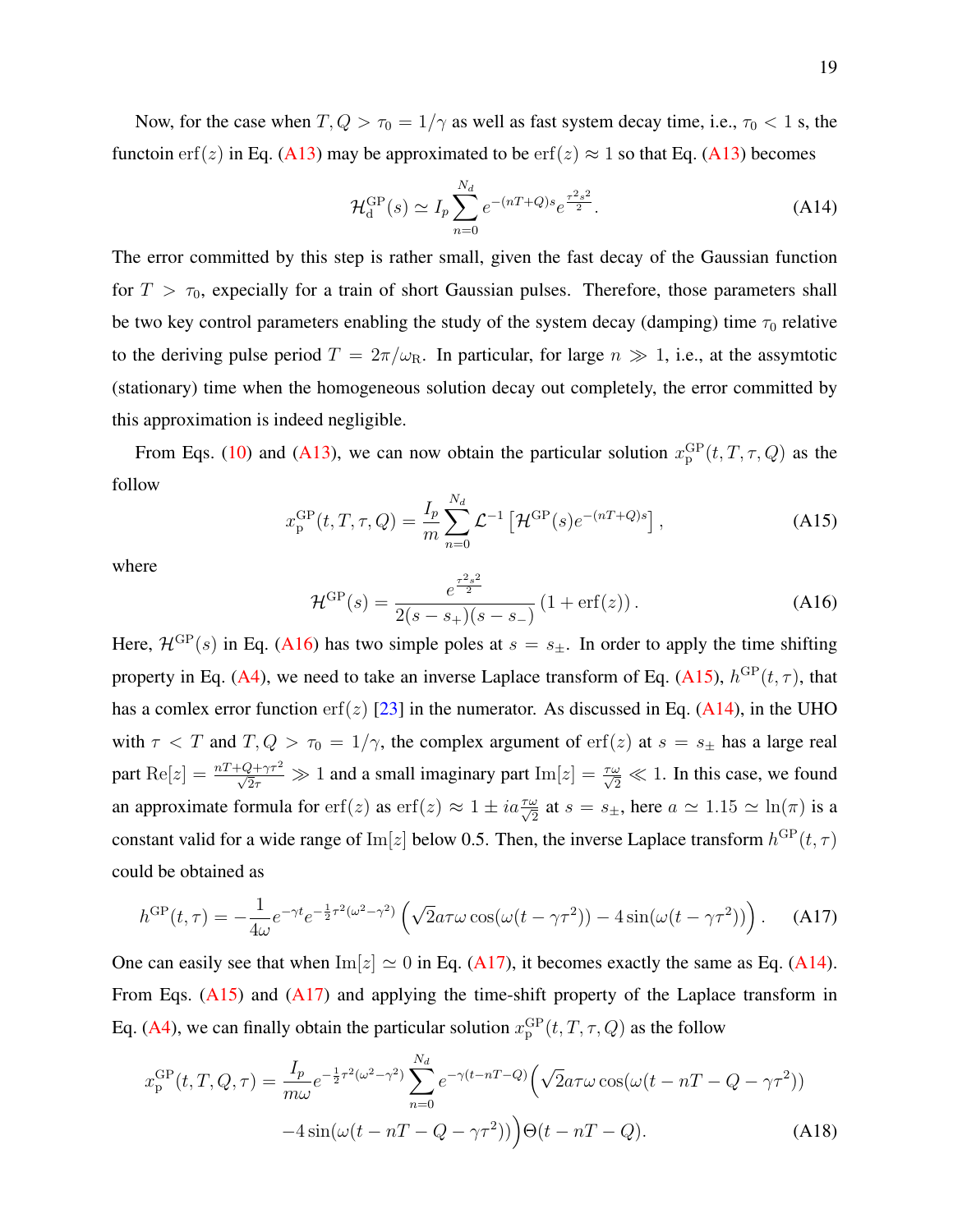By taking the limit as  $\tau \to 0$  and  $b \to 0$  of Eq. [\(A18\)](#page-18-0), we immediately see that Eq. (A18) becomes exactly the same as Eq.  $(A5)$  as it should be. Thus, we probe as a byproduct that the Dirac deltafunction can be represented either by the unit area square pulse in Eq. [\(A6\)](#page-16-2) and by the unit area Gaussian pulse in Eq. [\(A12\)](#page-17-2) at the limit of  $\tau \to 0$ .

#### <span id="page-19-0"></span>Appendix B: Harmonic solutions

In this Appendix [B,](#page-19-0) we consider an alternative way of obtaining the particular solutions for three different driving forces discussed in the previous Appendix [A.](#page-15-0) The mathematical structures of Eqs.  $(A5)$ , Eq.  $(A11)$ , and Eq.  $(A18)$  are very similar, indeed they have a common structure that depends on the pulse number n as  $\mathcal{L}^{-1}[\mathcal{H}^K(s)\sum_{n=0}^{N_d}e^{-nTs}]$ , where  $K = \{\text{DC}, \text{SP}, \text{GP}\}\$ . The former factor  $\mathcal{H}^{\mathrm{K}}(s)$  represents the response function of the different driving force K in the sdomain, while the second factor  $\sum_{n=0}^{N_d} e^{-nTs}$  represents the periodicity of the pulse train. In the Appendix [A,](#page-15-0) we used first the time-shift property of the Laplace transform in Eq. [\(A4\)](#page-16-1) to get the solution in time domain  $h^{K}(t - nT)\Theta(t - nT)$  for each n, where  $h^{K}(t) = \mathcal{L}^{-1}[\mathcal{H}^{K}(s)]$ , resulting in the simple analytical particular solutins in terms of Heaviside unit step function  $\Theta$  at each pulse time  $t - nT$ , and later sum the contributions of all pulses.

Here, on the other hand, we use the identity of the finite geometric sum first to obtain the particular solutions in Eq. [\(10\)](#page-5-1),

<span id="page-19-1"></span>
$$
\sum_{n=0}^{N_d} e^{-nTs} = \frac{1 - e^{-(Nd+1)sT}}{1 - e^{-sT}} \simeq \frac{1}{1 - e^{-Ts}},
$$
\n(B1)

as contrary to the Appendix [A,](#page-15-0) where we take the inverse Laplace transform of each driving term first. In the middle of Eq.  $(B1)$ , we use the fact that at the simple poles of the denominator, i.e.,  $s =$  $s_k = ik\omega_R$ , where  $\omega_R = 2\pi k/T$ ,  $k = 0, 1, 2, \cdots$ , the factor  $e^{-(Nd+1)s_kT}$  in the numerator becomes zero for relatively large  $N_d$ . In other words, the system exhibits the asymtotic response after interaction with  $N_d \gg 1$  pulses, which is the same as the time scale when the system interaced with an infinite number of pulses. In this way, we can obtain the closed form of analytical expressions of the particular solutions for the case when the system exhibits an asymtotic temporal response after interactions with large number of driving pulses.

The particular solutions to be obtained, however, have infinite sum of harmonic frequencies,  $\omega_k$ , as will be seen below, due to the infinite number of simple poles of the denominator of Eq. [\(B1\)](#page-19-1) at the imaginary axis, i.e.,  $s = i\omega_k = ik\omega_R$ . Therefore, to investigate the temporal dependence of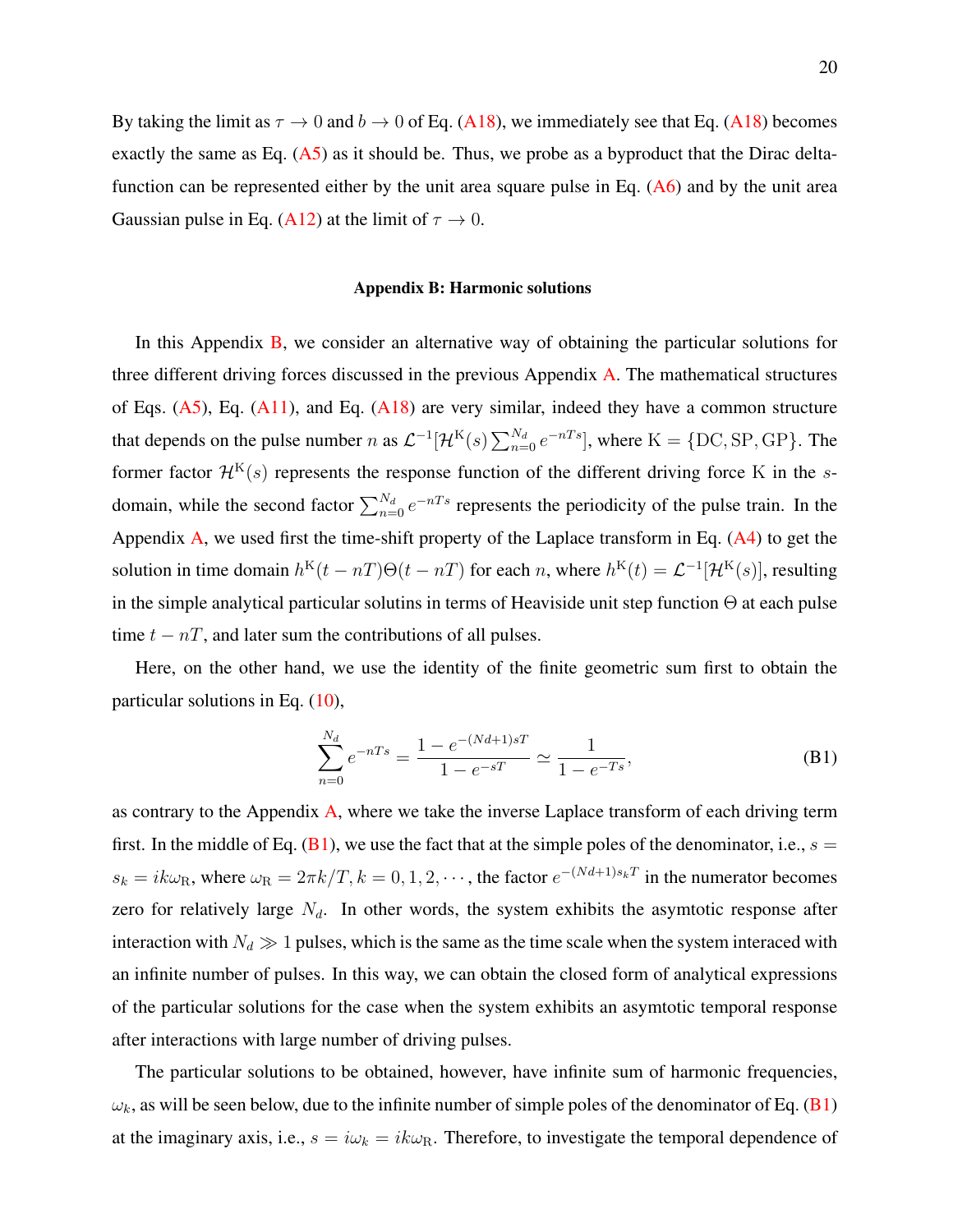the particular solutions numerically, one need to truncate the sum of the harmonic series of  $\omega_R$  at the suffuciently higher order at which the remaining contributions would be negligible.

## <span id="page-20-3"></span>1. Dirac delta comb driving

From Eq.  $(B1)$  and the Bromwich integral  $[23]$ , Eq.  $(A3)$  can be written from the time-shifting property of the Laplace transform as the follow

$$
x_{\mathbf{p}}^{\mathbf{DC}}(t,T,Q) = \frac{I_p}{m} \mathcal{L}^{-1} \left[ \mathcal{H}_{\infty}^{\mathbf{DC}}(s) e^{-Qs} \right] = \frac{I_p}{m} x_{\infty}^{\mathbf{DC}}(t-Q) \Theta(t-Q), \tag{B2}
$$

where

$$
\mathcal{H}_{\infty}^{\text{DC}}(s) = \frac{1}{(s - s_{+})(s - s_{-})(1 - e^{-Ts})},
$$
(B3)

<span id="page-20-0"></span>and

$$
x_{\infty}^{\rm DC}(t) = \mathcal{L}^{-1}[\mathcal{H}_{\infty}^{\rm DC}(s)] = \frac{1}{2\pi i} \int_{\ell - i\infty}^{\ell + i\infty} \frac{e^{st}}{(s - s_+)(s - s_-)(1 - e^{-Ts})} ds.
$$
 (B4)

In order to calculate the contour integral of Eq.  $(B4)$ , one can use the Cauthy's complex integral and residue theorems [\[23\]](#page-27-3). Since Eq. [\(B4\)](#page-20-0) has two simple poles at  $s = s_{\pm}$  and an infinite number of poles at  $s = s_k = ik\omega_R$ ,  $k = 0, \pm 1, \cdots$ , i.e., at the imaginary axis, we may calculate the residuals separately such as

$$
x_{\infty}^{\text{DC}}(t,T,Q) = \text{Res}[\mathcal{L}^{-1}[\mathcal{H}_{\infty}^{\text{DC}}(s)]_{s+}] + \text{Res}[\mathcal{L}^{-1}[\mathcal{H}_{\infty}^{\text{DC}}(s)]_{s-}] + \sum_{k=-\infty}^{\infty} \text{Res}[\mathcal{L}^{-1}[\mathcal{H}_{\infty}^{\text{DC}}(s)]_{s_k}],
$$
(B5)

where  $\text{Res}[\mathcal{L}^{-1}[\mathcal{H}_\infty^{\text{DC}}(s)]_{s_k}]$  stands for the residue at  $s = s_k$ . Since the poles in Eq. [\(B4\)](#page-20-0) are simple poles, we can use the residue theorem straightlforwardly to obtain  $\text{Res}[\mathcal{L}^{-1}[\mathcal{H}^{\text{DC}}_{\infty}(s)]_{s_+}]$ and  $\text{Res}[\mathcal{L}^{-1}[\mathcal{H}^{\text{DC}}_{\infty}(s)]_{s_-}]$ , respectively, as follows

<span id="page-20-1"></span>
$$
\text{Res}[\mathcal{L}^{-1}[\mathcal{H}_{\infty}^{\text{DC}}(s)]_{s+}] = -\frac{i}{2\omega} \frac{e^{-t(\gamma - i\omega)}}{(1 - e^{T(\gamma - i\omega)})},\tag{B6a}
$$

<span id="page-20-2"></span>
$$
\text{Res}[\mathcal{L}^{-1}[\mathcal{H}_{\infty}^{\text{DC}}(s)]_{s-}] = \frac{i}{2\omega} \frac{e^{-t(\gamma + i\omega)}}{(1 - e^{T(\gamma + i\omega)})}.
$$
 (B6b)

Equation [\(B6\)](#page-20-1) can be added and further simplified to be  $\text{Res}[\mathcal{L}^{-1}[\mathcal{L}_p^C(s)]_{s_{\pm}}]$  as

$$
\text{Res}[\mathcal{L}^{-1}[\mathcal{L}_p^C(s)]_{s_{\pm}}] = \frac{e^{-\gamma t}}{\omega(1 - 2e^{\gamma T}\cos(\omega T) + e^{2\gamma T})} \left(\sin(\omega t) - e^{\gamma T}\sin(\omega(t+T))\right). \tag{B7}
$$

Now, the infinite number of simple poles can be written in three separated terms corresponding for  $k = 0, k > 0$ , and  $k < 0$ , repectively, as follows

$$
\sum_{k=-\infty}^{\infty} \text{Res}[\mathcal{L}^{-1}[\mathcal{H}_{\infty}^{\text{DC}}(s)]_{s_k}] = \text{Res}[\mathcal{L}^{-1}[\mathcal{H}_{\infty}^{\text{DC}}(s)]_{s_0}] + \sum_{k=\pm 1}^{\pm \infty} \text{Res}[\mathcal{L}^{-1}[\mathcal{H}_{\infty}^{\text{DC}}(s)]_{s_k}],
$$
(B8)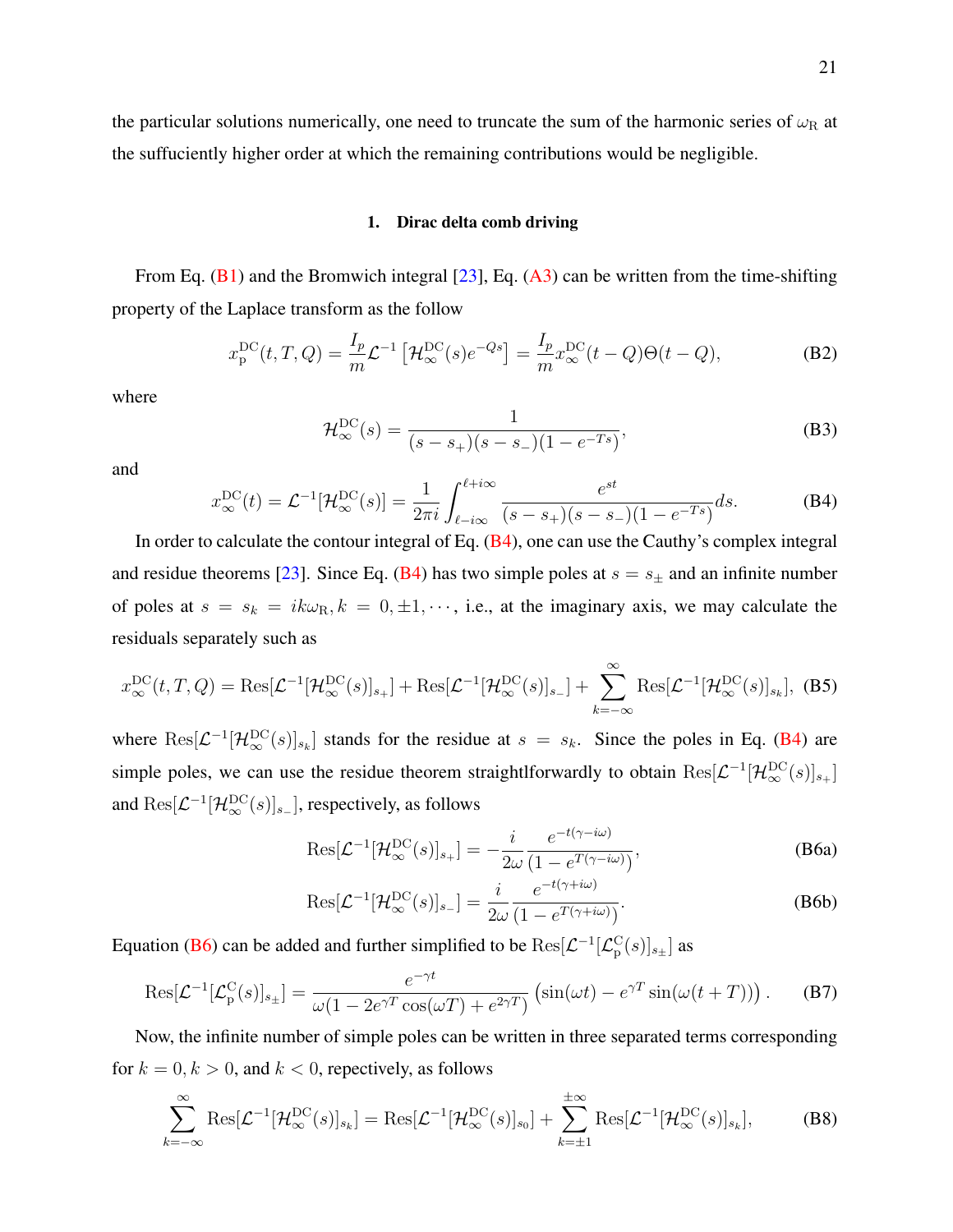where  $\text{Res}[\mathcal{L}^{-1}[\mathcal{H}^{DC}_{\infty}(s)]_{s_0}], \sum_{k=1}^{\infty} \text{Res}[\mathcal{L}^{-1}[\mathcal{H}^{DC}_{\infty}(s)]_{s_k}]$ , and  $\sum_{k=-1}^{\infty} \text{Res}[\mathcal{L}^{-1}[\mathcal{H}^{DC}_{\infty}(s)]_{s_k}]$  can be obtained from the Bromwich integral and the residue theorems as follows

<span id="page-21-1"></span>
$$
\text{Res}[\mathcal{L}^{-1}[\mathcal{H}_{\infty}^{\text{DC}}(s)]_{s_0}] = \frac{1}{T} \frac{e^{s_0 t}}{(s_0 - s_+)(s_0 - s_-)} = \frac{1}{T} \frac{1}{\omega^2 + \gamma^2},\tag{B9a}
$$

$$
\frac{1}{T} \sum_{k=1}^{\infty} \text{Res}[\mathcal{L}^{-1}[\mathcal{H}_{\infty}^{\text{DC}}(s)]_{s_k}] = \sum_{k=1}^{\infty} \frac{1}{T} \frac{e^{s_k t}}{(s_k - s_+)(s_k - s_-)} = \sum_{k=1}^{\infty} h_{kp}(t),
$$
(B9b)

$$
\sum_{k=-1}^{-\infty} \text{Res}[\mathcal{L}^{-1}[\mathcal{H}_{\infty}^{\text{DC}}(s)]_{s_k}] = \sum_{k=-1}^{-\infty} \frac{1}{T} \frac{e^{s_k t}}{(s_k - s_+)(s_k - s_-)} = \sum_{k=1}^{\infty} h_{km}(t),
$$
 (B9c)

where we simplified the limits in Eq. [\(B9\)](#page-21-1) by using the L'Hôpital's rule [[23\]](#page-27-3) as  $\lim_{s\to s_k} \left[\frac{s-s_k}{1-e^{-sT}}\right]$  $\lim_{s\to s_k}\frac{1}{Te^{-sT}}=\frac{1}{T}$  $\frac{1}{T}$ , with  $s_k = i\omega_k = ik\omega_R$ . As a result,  $h_{kp}(t)$  and  $h_{km}(t)$  in Eq. [\(B9b\)](#page-19-1) and Eq. [\(B9c\)](#page-19-1) can easily be otained, respectively, as follows

$$
h_{kp}(t) = \frac{1}{T} \frac{e^{i\omega_k t}}{-\omega_k^2 + 2\gamma i\omega_k + \omega^2 + \gamma^2},
$$
 (B10a)

$$
h_{km}(t) = \frac{1}{T} \frac{e^{-i\omega_k t}}{-\omega_k^2 - 2\gamma i\omega_k + \omega^2 + \gamma^2}.
$$
 (B10b)

Thus, the two terms of Eqs.  $(B10a)$  and  $(B10b)$  can be summed in a compact form as

<span id="page-21-2"></span>
$$
\sum_{k=-\infty, k\neq 0}^{\infty} \text{Res}[\mathcal{L}^{-1}[\mathcal{H}_{\infty}^{\text{DC}}(s)]_{s_k}] = \frac{1}{T} \sum_{k=1}^{\infty} \frac{2(\omega^2 + \gamma^2 - \omega_k^2) \cos(\omega_k t) + 4\gamma \omega_k \sin(\omega_k t)}{(\omega_0^2 + \gamma^2 - \omega_k^2)^2 + 4\gamma^2 \omega_k^2}.
$$
(B11)

Finally, we obtained the closed form of the particular solution  $x_{\infty}^{\text{DC}}(t)$  from Eqs. [\(B7\)](#page-20-2), [\(B9a\)](#page-19-1) and [\(B11\)](#page-21-2) after applying time shift  $t \to t - Q$  from Eq. [\(B2\)](#page-20-3) as the follow

<span id="page-21-0"></span>
$$
x_p^{DC}(t) = \frac{I_p e^{-\gamma(t-Q)}}{m\omega(1 - 2e^{\gamma T}\cos(\omega T) + e^{2\gamma T})} \left(\sin(\omega(t-Q)) - e^{\gamma T}\sin(\omega(t+T-Q))\right) \times
$$
  

$$
\Theta(t-Q) + \frac{I_p}{mT} \frac{1}{\omega^2 + \gamma^2} \Theta(t-Q) +
$$
  

$$
\frac{I_p}{mT} \sum_{k=1}^{\infty} \frac{2(\omega^2 + \gamma^2 - \omega_k^2)\cos(\omega_k(t-Q)) + 4\gamma\omega_k\sin(\omega_k(t-Q))}{(\omega^2 + \gamma^2 - \omega_k^2)^2 + 4\gamma^2\omega_k^2} \Theta(t-Q)
$$
(B12)

## 2. Train of square pulse driving

From Eq.  $(B1)$  and the Bromwich integral, Eq.  $(A8)$  can be written as

<span id="page-21-3"></span>
$$
x_{\rm p}^{\rm SP}(t, T, \tau, Q) = \frac{I_p}{2\tau m} \mathcal{L}^{-1} \left[ \mathcal{H}^{\rm SP}(s) \frac{1}{1 - e^{-Ts}} \left( e^{-(Q-\tau)s} - e^{-(Q+\tau)s} \right) \right]
$$
  
= 
$$
\frac{I_p}{2\tau m} \mathcal{L}^{-1} \left[ \mathcal{H}^{\rm SP}_{\infty}(s) \left( e^{-(Q-\tau)s} - e^{-(Q+\tau)s} \right) \right]
$$
  
= 
$$
x_{\infty}^{\rm SP}(t - Q + \tau) \Theta(t - Q + \tau) - x_{\infty}^{\rm SP}(t - Q - \tau) \Theta(t - Q - \tau), \quad (B13)
$$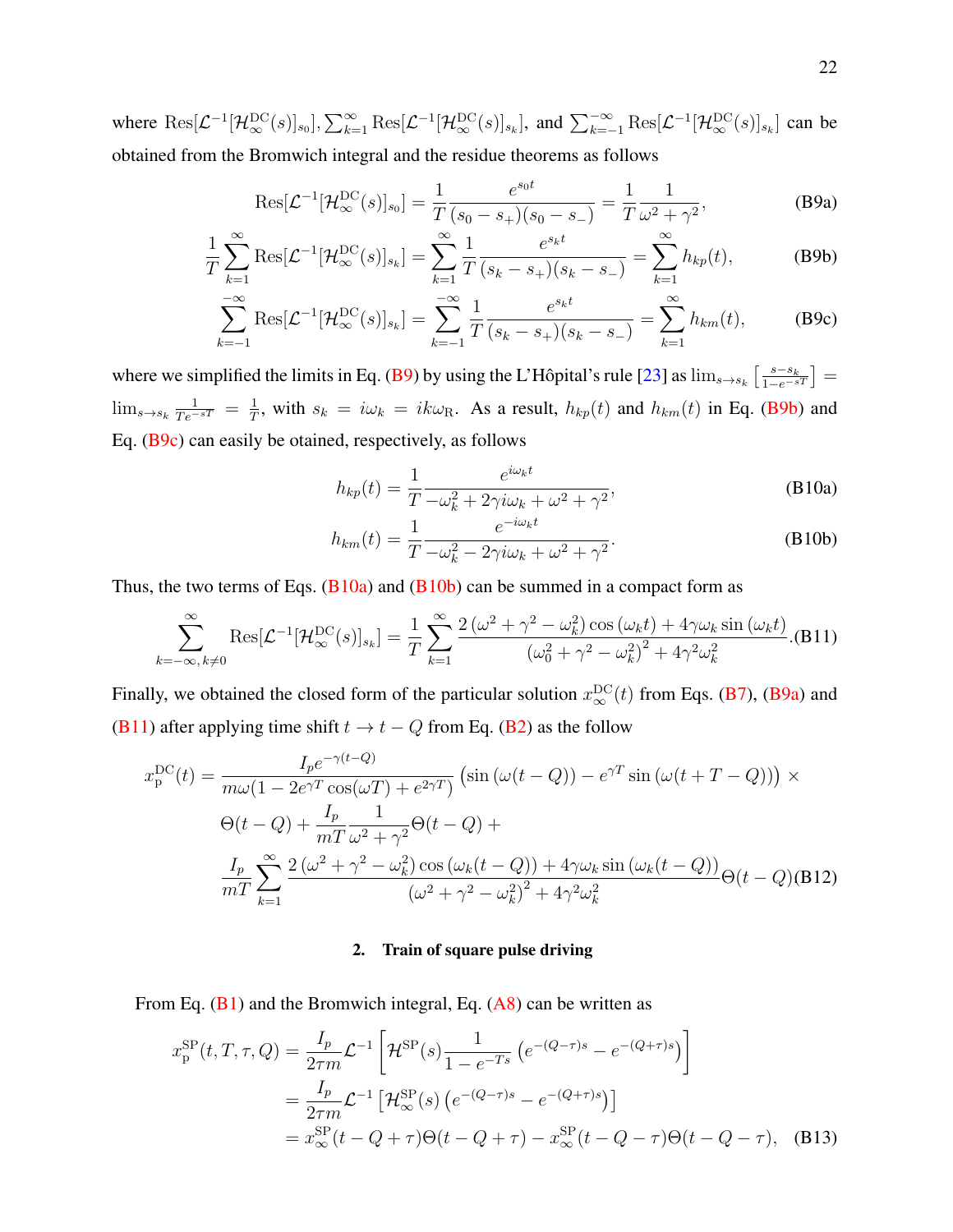<span id="page-22-1"></span>where

$$
\mathcal{H}_{\infty}^{\rm SP}(s) = \frac{1}{s(s - s_+)(s - s_-)(1 - e^{-Ts})} \text{ and}
$$
 (B14a)

$$
x_{\infty}^{\rm SP}(t) = \frac{I_p}{2\tau m} \mathcal{L}^{-1} \left[ \mathcal{H}_{\infty}^{\rm SP}(s) \right]. \tag{B14b}
$$

In order to calculate the contour integral of Eq. [\(B14b\)](#page-19-1), one can use the Cauthy's complex integral and residue theorems as same as the case of Dirac comb. Since Eq.  $(B14a)$  has one secondorder pole at  $s = 0$ , two simple poles at  $s = s_{\pm}$ , and an infinite number of simple poles at  $s = s_k = i\omega_k = ik\omega_{\rm R}$ ,  $k = \pm 1, \pm 2, \cdots$ , i.e., at the imaginary axis, we may calculate the residuals separately such that

<span id="page-22-0"></span>
$$
x_{\infty}^{\rm SP}(t, T, \tau, Q) = \text{Res}[\mathcal{L}^{-1}[\mathcal{H}_{\infty}^{\rm SP}(s)]_{s_0}] + \text{Res}[\mathcal{L}^{-1}[\mathcal{H}_{\infty}^{\rm SP}(s)]_{s_+}] + \text{Res}[\mathcal{L}^{-1}[\mathcal{H}_{\infty}^{\rm SP}(s)]_{s_-}] + \sum_{k=\pm 1}^{\pm \infty} \text{Res}[\mathcal{L}^{-1}[\mathcal{H}_{\infty}^{\rm SP}(s)]_{s_k}],
$$
\n(B15)

where  $\text{Res}[\mathcal{L}^{-1}[\mathcal{H}^{\text{SP}}_{\infty}(s)]_{s_k}]$  stands for the residue at  $s = s_k$ .

Firstly,  $\text{Res}[\mathcal{L}^{-1}[\mathcal{H}^{\text{SP}}_{\infty}(s)]_{s_0}]$  in Eq. [\(B15\)](#page-22-0) can be calculated from the residue theorem for secondorder poles arising from the factor  $1/(s(1 - e^{-Ts}))$  in Eq. [\(B14a\)](#page-19-1) as the follow.

<span id="page-22-3"></span>
$$
\operatorname{Res}[\mathcal{L}^{-1} \left[ \mathcal{H}_{\infty}^{\mathrm{SP}}(s) \right]_{s_0}] = \lim_{s \to 0} \frac{d}{ds} \left[ \frac{e^{st}}{(s - s_+)(s - s_-)} \frac{s}{(1 - e^{-Ts})} \right]
$$
  
= 
$$
\frac{1}{s_+ s_-} \frac{1}{T} \left( t + \frac{1}{s_+} + \frac{1}{s_-} + \lim_{s \to 0} \frac{1 - (1 + Ts)e^{-Ts}}{s(1 - e^{-Ts})} \right)
$$
  
= 
$$
\frac{-4\gamma + (T + 2t)(\gamma^2 + \omega^2)}{2T(\gamma^2 + \omega^2)^2},
$$
(B16)

here we used the L'Hôpital's rule to calculate  $\lim_{s\to 0} \frac{s}{1-e^{-Ts}} = \frac{1}{T}$  $\frac{1}{T}$  and  $\lim_{s\to 0} \frac{1-(1+Ts)e^{-Ts}}{s(1-e^{-Ts})} = -\frac{T}{2}$  $\frac{T}{2}$ . Secondly, since the poles  $s_{\pm}$  in Eq. [\(B14\)](#page-22-1) are simple poles, we can use the residue theorem

<span id="page-22-2"></span>straightlforwardly to obtain  $\text{Res}[\mathcal{L}^{-1} [\mathcal{H}^{\text{SP}}_{\infty}(s)]_{s_+}]$  and  $\text{Res}[\mathcal{L}^{-1} [\mathcal{H}^{\text{SP}}_{\infty}(s)]_{s_-}]$ , respectively, as the follow

$$
\text{Res}[\mathcal{L}^{-1} \left[ \mathcal{H}_{\infty}^{\text{SP}}(s) \right]_{s_{+}}] = \frac{i}{2\omega} \frac{e^{-t(\gamma - i\omega)}}{(\gamma - i\omega) \left( 1 - e^{T(\gamma - i\omega)} \right)},
$$
(B17a)

$$
\operatorname{Res}[\mathcal{L}^{-1} \left[ \mathcal{H}_{\infty}^{\mathrm{SP}}(s) \right]_{s_{-}}] = -\frac{i}{2\omega} \frac{e^{-t(\gamma + i\omega)}}{(\gamma + i\omega) \left( 1 - e^{T(\gamma + i\omega)} \right)}.
$$
(B17b)

Equation [\(B17\)](#page-22-2) can be added and further simplified to be  $\text{Res}[\mathcal{L}^{-1}\mathcal{H}^{\text{SP}}_{\infty}(s)]_{s_{\pm}}]$  as

<span id="page-22-4"></span>
$$
\operatorname{Res}[\mathcal{L}^{-1}[\mathcal{H}^{\mathrm{SP}}_{\infty}(s)]_{s\pm}] = -\frac{e^{-\gamma t}}{\omega(\gamma^2 + \omega^2)(1 + e^{2\gamma T} - 2e^{\gamma T}\cos(\omega T))} \times \left[\omega\cos(\omega t) + \gamma\sin(\omega t) - e^{\gamma T}[\omega\cos(\omega(t+T)) + \gamma\sin(\omega(t+T))] \right].
$$
\n(B18)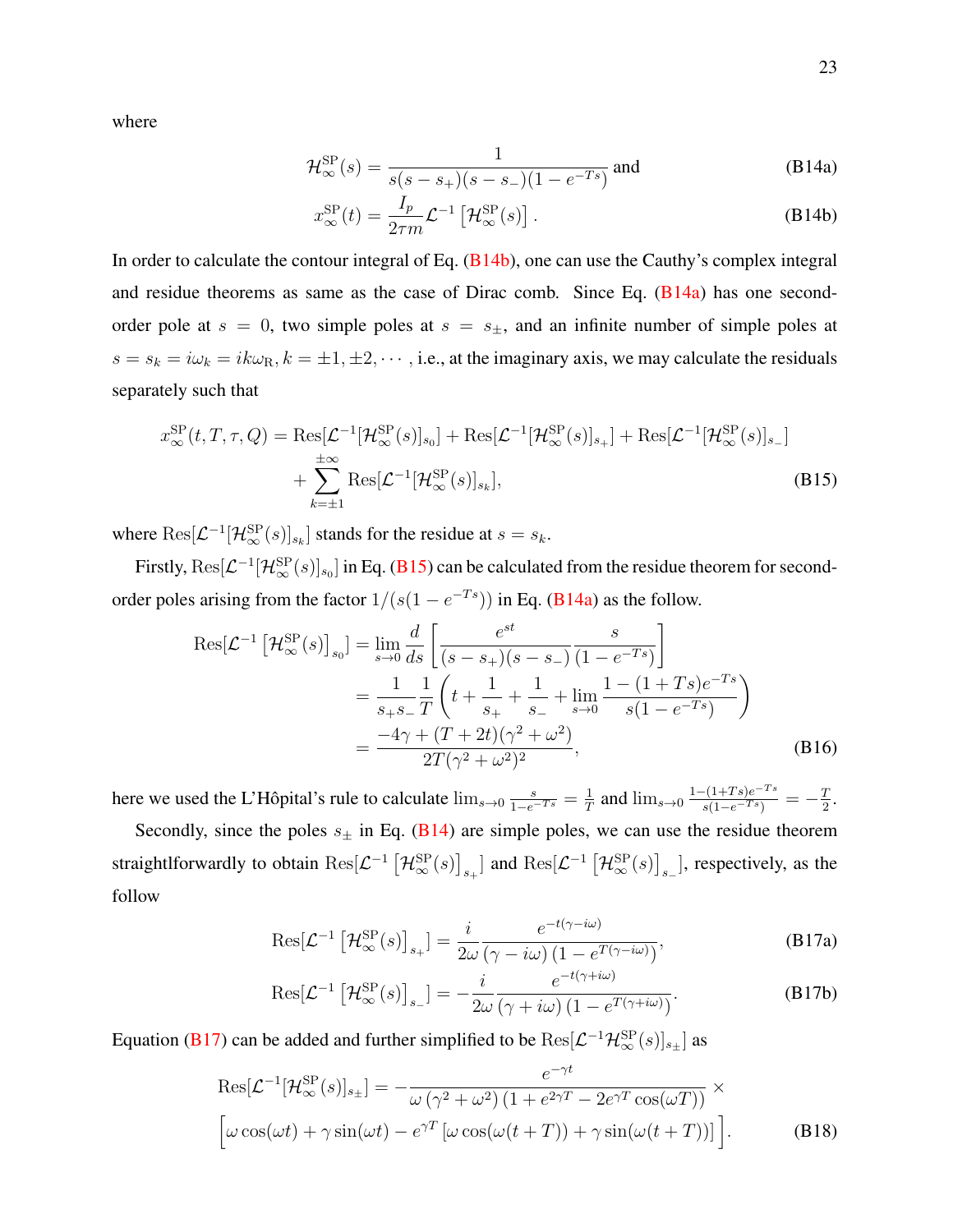Now, the infinite number of simple poles those appear only in the imaginary axis of the last term of Eq. [\(B15\)](#page-22-0), i.e.,  $s_k = i\omega_k = ik\omega_{\text{R}}$ ,  $k = \pm 1, \pm 2, \cdots$ , can be written in two separated terms corresponding for  $k > 0$ , and  $k < 0$ , repectively as the follow

$$
\sum_{k=-\infty, k\neq 0}^{\infty} \text{Res}[\mathcal{L}^{-1}[\mathcal{H}^{\text{SP}}_{\infty}(s)]_{s_k}] = \sum_{k=1}^{\infty} \text{Res}[\mathcal{L}^{-1}[\mathcal{H}^{\text{SP}}_{\infty}(s)]_{s_k}] + \sum_{k=-1}^{-\infty} \text{Res}[\mathcal{L}^{-1}[\mathcal{H}^{\text{SP}}_{\infty}(s)]_{s_k}], \quad \text{(B19)}
$$

where  $\sum_{k=1}^{\infty} \text{Res}[\mathcal{L}^{-1}[\mathcal{H}^{\text{SP}}_{\infty}(s)]_{s_k}]$  and  $\sum_{k=-1}^{-\infty} \text{Res}[\mathcal{L}^{-1}[\mathcal{H}^{\text{SP}}_{\infty}(s)]_{s_k}]$  can be obtained from the Bromwich integral and the residue theorems as follows

$$
\sum_{k=1}^{\infty} \text{Res}[\mathcal{L}^{-1}[\mathcal{H}^{\text{SP}}_{\infty}(s)]_{s_k}] = \frac{1}{T} \sum_{k=1}^{\infty} \frac{e^{i\omega_k t}}{i\omega_k(-\omega_k^2 + 2i\gamma\omega_k + \gamma^2 + \omega^2)},
$$
(B20a)

<span id="page-23-1"></span>
$$
\sum_{k=-1}^{-\infty} \text{Res}[\mathcal{L}^{-1}[\mathcal{H}^{\text{SP}}_{\infty}(s)]_{s_k}] = \frac{1}{T} \sum_{k=1}^{\infty} \frac{e^{-i\omega_k t}}{-i\omega_k(-\omega_k^2 - 2i\gamma\omega_k + \gamma^2 + \omega^2)}.
$$
 (B20b)

Thus, the two terms of Eqs.  $(B20a)$  and  $(B20b)$  can be summed in a compact form as the follow

$$
\sum_{k=-\infty, k\neq 0}^{\infty} \text{Res}[\mathcal{L}^{-1}[\mathcal{H}_{\infty}^{\text{SP}}(s)]_{s_k}] = \frac{1}{T} \sum_{k=1}^{\infty} \frac{-4\gamma\omega_k \cos(\omega_k t) + 2(\gamma^2 + \omega^2 - \omega_k^2) \sin(\omega_k t)}{\omega_k((\gamma^2 + \omega^2 - \omega_k^2)^2 + 4\gamma^2 \omega_k^2)}.
$$
 (B21)

Therefore, we obtained the final closed form of the particular solution  $x_{\rm p}^{\rm SP}(t)$  from Eqs. [\(B16\)](#page-22-3), [\(B18\)](#page-22-4), and [\(B21\)](#page-23-1) as

<span id="page-23-2"></span>
$$
x_{\infty}^{\rm SP}(t) = \frac{I_p}{2\tau m} \frac{-4\gamma + (T + 2t)(\gamma^2 + \omega^2)}{2T(\gamma^2 + \omega^2)^2} - \frac{I_p}{2\tau m} \frac{e^{-\gamma t}}{\omega(\gamma^2 + \omega^2) (1 + e^{2\gamma T} - 2e^{\gamma T} \cos(\omega T))} \times
$$
  

$$
\left(\omega \cos(\omega t) + \gamma \sin(\omega t) - e^{\gamma T} (\omega \cos(\omega (t + T)) + \gamma \sin(\omega (t + T)))\right)
$$

$$
+ \frac{I_p}{2\tau m T} \sum_{k=1}^{\infty} \frac{-4\gamma \omega_k \cos(\omega_k t) + 2(\gamma^2 + \omega^2 - \omega_k^2) \sin(\omega_k t)}{\omega_k ((\gamma^2 + \omega^2 - \omega_k^2)^2 + 4\gamma^2 \omega_k^2)}.
$$
(B22)

<span id="page-23-0"></span>Finally, from Eq. [\(B13\)](#page-21-3), the analytical expression of the particular solution can be written as the follow

$$
x_{\rm p}^{\rm SP}(t, T, \tau, Q) = x_{\infty}^{\rm SP}(t - Q + \tau)\Theta(t - Q + \tau) - x_{\infty}^{\rm SP}(t - Q - \tau)\theta(t - Q - \tau),
$$
 (B23)

where  $x_{\infty}^{\text{SP}}(t)$  is given in Eq. [\(B22\)](#page-23-2). By taking the limit as  $\tau \to 0$  of Eq. [\(B23\)](#page-23-0), we immediately see that Eq.  $(B23)$  becomes exactly the same as Eq.  $(B12)$  as it should be.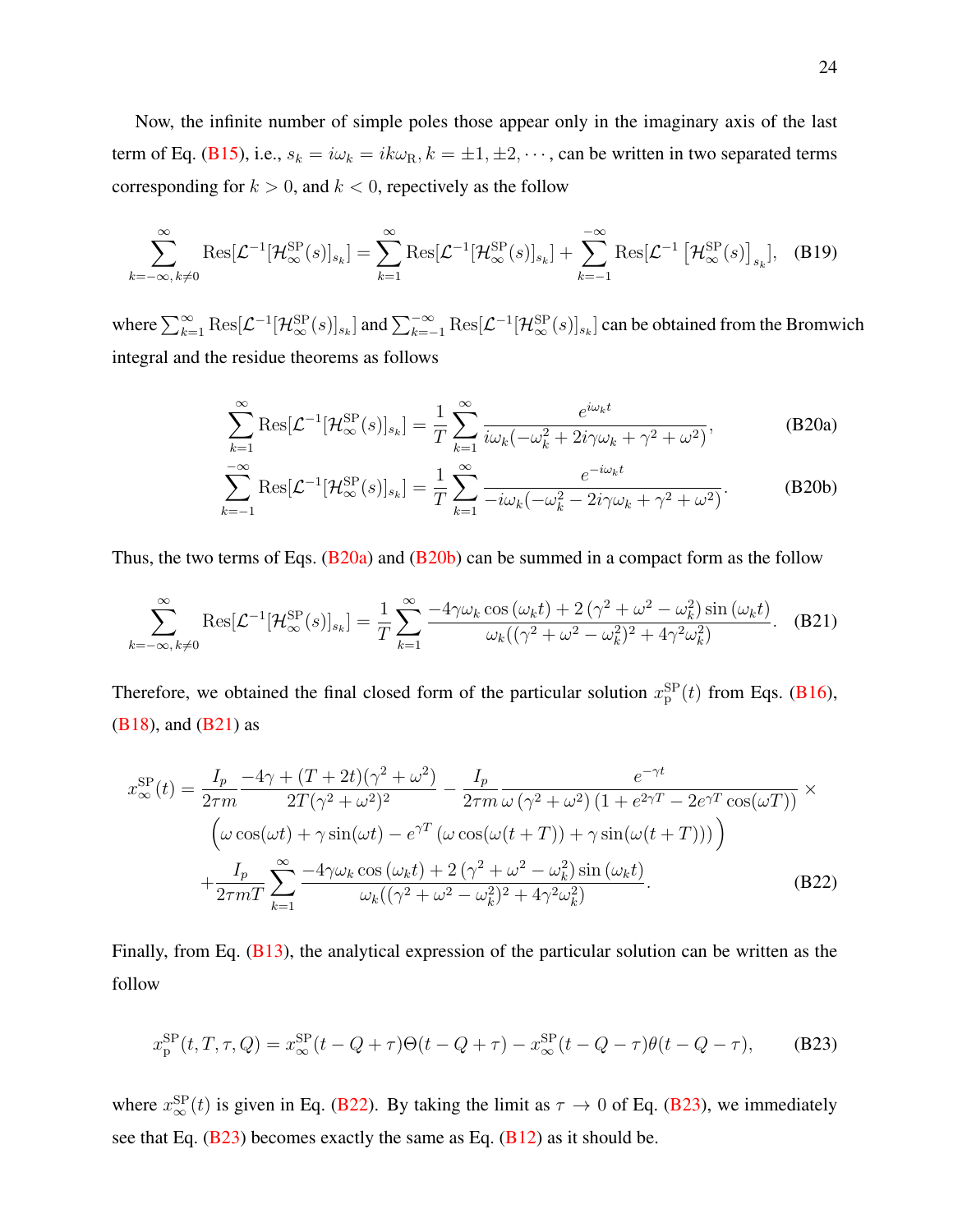#### 3. Train of Gaussian pulse driving

From Eq.  $(B1)$  and the Bromwich integral, Eq.  $(A15)$  can be written as

<span id="page-24-4"></span>
$$
x_{\rm p}^{\rm GP}(t, T, \tau, Q) = \frac{I_p}{m} \mathcal{L}^{-1} \left[ \mathcal{H}^{\rm GP}(s) \frac{1}{1 - e^{-Ts}} e^{-Qs} \right]
$$
  

$$
= \frac{I_p}{m} \mathcal{L}^{-1} \left[ \mathcal{H}^{\rm GP}_{\infty}(s) e^{-Qs} \right]
$$
  

$$
= x_{\infty}^{\rm GP}(t - Q) \Theta(t - Q),
$$
 (B24)

<span id="page-24-1"></span>where

$$
\mathcal{H}_{\infty}^{\rm GP}(s) = \frac{e^{\frac{\tau^2 s^2}{2}}}{(s - s_+)(s - s_-)(1 - e^{-Ts})} \text{ and}
$$
 (B25a)

$$
x_{\infty}^{\rm GP}(t) = \frac{I_p}{m} \mathcal{L}^{-1} \left[ \mathcal{H}_{\infty}^{\rm GP}(s) \right].
$$
 (B25b)

In order to calculate the contour integral of Eq. [\(B25b\)](#page-19-1), one can use the Cauthy's complex integral and residue theorems as same as the case of Dirac comb and square pulses. Since Eq. [\(B25a\)](#page-19-1) has one simple pole at  $s = 0$ , two simple poles at  $s = s_{\pm}$ , and an infinite number of simple poles at  $s = s_k = ik\omega_R$ ,  $k = \pm 1, \pm 2, \cdots$ , i.e., at the imaginary axis, we may calculate the residuals separately such that

<span id="page-24-0"></span>
$$
x_{\mathrm{p}}^{\mathrm{GP}}(t, T, \tau, Q) = \mathrm{Res}[\mathcal{L}^{-1}[\mathcal{H}_{\infty}^{\mathrm{GP}}(s)]_{s_{0}}] + \mathrm{Res}[\mathcal{L}^{-1}[\mathcal{H}_{\infty}^{\mathrm{GP}}(s)]_{s_{+}}] + \mathrm{Res}[\mathcal{L}^{-1}[\mathcal{H}_{\infty}^{\mathrm{GP}}(s)]_{s_{-}}] + \sum_{k=\pm 1}^{\pm \infty} \mathrm{Res}[\mathcal{L}^{-1}[\mathcal{H}_{\infty}^{\mathrm{GP}}(s)]_{s_{k}}],
$$
\n(B26)

where  $\text{Res}[\mathcal{L}^{-1}[\mathcal{H}^{\text{GP}}_{\infty}(s)]_{s_k}]$  stands for the residue at  $s = s_k$  for  $k \in \mathbb{Z}$ .

Firstly,  $\text{Res}[\mathcal{L}^{-1}[\mathcal{H}^{\text{SP}}_{\infty}(s)]_{s_0}]$  in Eq. [\(B26\)](#page-24-0) can be calculated from the residue theorem for simple pole from the factor  $1/(1 - e^{-Ts})$  in Eq. [\(B25a\)](#page-19-1) as the follow

<span id="page-24-3"></span>
$$
\text{Res}[\mathcal{L}^{-1}[\mathcal{H}^{\text{GP}}_{\infty}(s)]_{s_0}] = \frac{1}{T} \frac{1}{\gamma^2 + \omega^2}.
$$
 (B27)

<span id="page-24-2"></span>Secondly, since the poles  $s_{\pm}$  in Eq. [\(B25\)](#page-24-1) are simple poles, we can use the residue theorem straightlforwardly to obtain  $\text{Res}[\mathcal{L}^{-1}[\mathcal{H}^{\text{SP}}_{\infty}(s)]_{s_+}]$  and  $\text{Res}[\mathcal{L}^{-1}[\mathcal{H}^{\text{SP}}_{\infty}(s)]_{s_-}]$ , respectively, as follows

$$
Res[\mathcal{L}^{-1}[\mathcal{H}_{\infty}^{GP}(s)]_{s+}] = -\frac{i}{2\omega} \frac{e^{\frac{\tau^2(\gamma - i\omega)^2}{2}} e^{-t(\gamma - i\omega)}}{(1 - e^{T(\gamma - i\omega)})},
$$
(B28a)

$$
\text{Res}[\mathcal{L}^{-1}[\mathcal{H}_{\infty}^{\text{GP}}(s)]_{s-}] = \frac{i}{2\omega} \frac{e^{\frac{\tau^2(\gamma+i\omega)^2}{2}} e^{-t(\gamma+i\omega)}}{(1 - e^{T(\gamma+i\omega)})}.
$$
(B28b)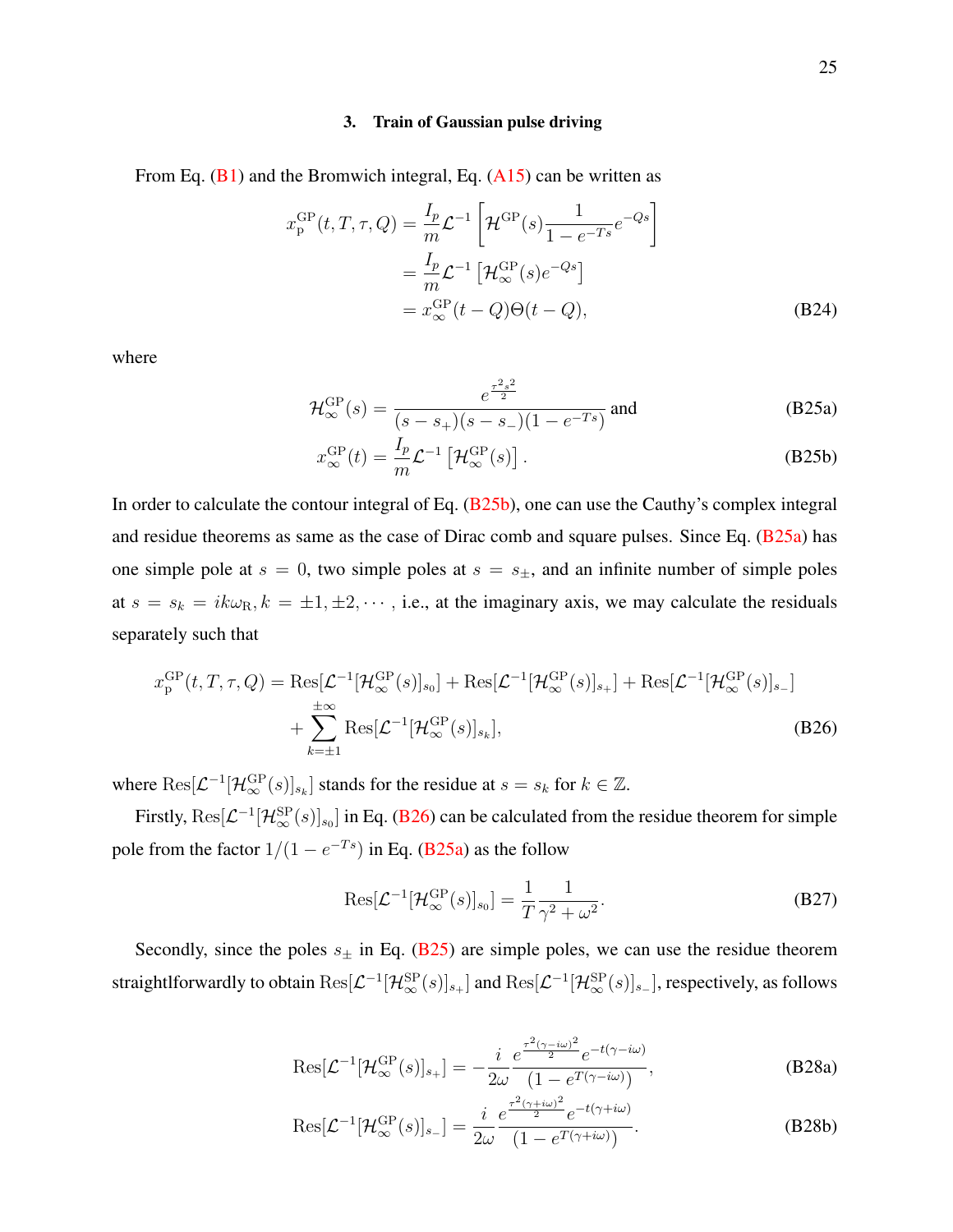Equation [\(B28\)](#page-24-2) can be added and further simplified to be  $\text{Res}[\mathcal{L}^{-1}[\mathcal{H}^{\text{GP}}_{\infty}(s)]_{s_{\pm}}]$  as

$$
Res[\mathcal{L}^{-1}[\mathcal{H}_{\infty}^{\text{GP}}(s)]_{s_{\pm}}] = e^{-\gamma t} e^{-\frac{1}{2}\tau^2(\omega^2 - \gamma^2)} \frac{\sin(\omega(t - \gamma\tau^2) - e^{\gamma T}\sin(\omega(t + T - \gamma\tau^2)))}{\omega(1 + e^{2\gamma T} - 2e^{\gamma T}\cos(\omega T))}.
$$
 (B29)

Now, the infinite number of simple poles those appear only in the imaginary axis of the last term of Eq. [\(B25a\)](#page-19-1), i.e.,  $s_k = i\omega_k = ik\omega_{\text{R}}$ ,  $k = \pm 1, \pm 2, \cdots$ , can be written in two separated terms corresponding for  $k > 0$ , and  $k < 0$ , repectively, as

$$
\sum_{k=-\infty, k\neq 0}^{\infty} \text{Res}[\mathcal{L}^{-1}[\mathcal{H}_{\infty}^{\text{GP}}(s)]_{s_k}] = \sum_{k=1}^{\infty} \text{Res}[\mathcal{L}^{-1}[\mathcal{H}_{\infty}^{\text{GP}}(s)]_{s_k}] + \sum_{k=-1}^{-\infty} \text{Res}[\mathcal{L}^{-1}[\mathcal{H}_{\infty}^{\text{GP}}(s)]_{s_k}], \quad \text{(B30)}
$$

where  $\sum_{k=1}^{\infty} \text{Res}[\mathcal{L}^{-1}[\mathcal{H}^{\text{GP}}_{\infty}(s)]_{s_k}]$  and  $\sum_{k=-1}^{-\infty} \text{Res}[\mathcal{L}^{-1}[\mathcal{H}^{\text{GP}}_{\infty}(s)]_{s_k}]$  can be obtained from the Bromwich integral and the residue theorems as follows

<span id="page-25-2"></span>
$$
\sum_{k=1}^{\infty} \text{Res}[\mathcal{L}^{-1}[\mathcal{H}_{\infty}^{\text{GP}}(s)]_{s_k}] = \frac{1}{T} \sum_{k=1}^{\infty} \frac{e^{-\frac{\tau^2 \omega_k^2}{2}} e^{i\omega_k t}}{-\omega_k^2 + 2\gamma i\omega_k + \gamma^2 + \omega^2},
$$
(B31a)

<span id="page-25-3"></span>
$$
\sum_{k=-1}^{-\infty} \text{Res}[\mathcal{L}^{-1}[\mathcal{H}_{\infty}^{\text{GP}}(s)]_{s_k}] = \frac{1}{T} \sum_{k=1}^{\infty} \frac{e^{-\frac{\tau^2 \omega_k^2}{2}} e^{-i\omega_k t}}{-\omega_k^2 - 2\gamma i\omega_k + \gamma^2 + \omega^2}.
$$
 (B31b)

Thus, the two terms of Eqs.  $(B31a)$  and  $(B31b)$  can be summed in a compact form as

$$
\sum_{k=-\infty,k\neq 0}^{\infty} \text{Res}[\mathcal{L}_{\mathbf{p}}^{\text{GP}}(s)]_{s_k} = \frac{2}{T} \sum_{k=1}^{\infty} e^{-\frac{1}{2}\tau^2 \omega_k^2} \frac{2\gamma \omega_k \sin(\omega_k t) + (\gamma^2 + \omega^2 - \omega_k^2) \cos(\omega_k t)}{(\gamma^2 + \omega^2 - \omega_k^2)^2 + 4\gamma^2 \omega_k^2}.
$$
 (B32)

Therefore, we can find the analytical expression of the particular solution  $x_{\rm p}^{\rm GP}(t)$  from Eqs. [\(B27\)](#page-24-3), [\(B29\)](#page-25-2), and [\(B32\)](#page-25-3) as

<span id="page-25-4"></span>
$$
x_{\infty}^{\text{GP}}(t) = \frac{I_p}{mT} \frac{1}{\gamma^2 + \omega^2} + \frac{I_p}{m} e^{-\gamma t} e^{\frac{1}{2}\tau^2(\gamma^2 - \omega^2)} \frac{\sin(\omega(t - \gamma\tau^2) - e^{\gamma T} \sin(\omega(t + T - \gamma\tau^2)))}{\omega(1 + e^{2\gamma T} - 2e^{\gamma T} \cos(\omega T))} + \frac{2I_p}{mT} \sum_{k=1}^{\infty} e^{-\frac{1}{2}\tau^2 \omega_k^2} \frac{2\gamma\omega_k \sin(\omega_k t) + (\gamma^2 + \omega^2 - \omega_k^2) \cos(\omega_k t)}{(\gamma^2 + \omega^2 - \omega_k^2)^2 + 4\gamma^2 \omega_k^2}.
$$
 (B33)

<span id="page-25-1"></span>Finally, from Eq. [\(B24\)](#page-24-4), the particular solution driven by a train of Gaussian pulses could be written as

$$
x_{\mathbf{p}}^{\mathrm{GP}}(t, T, \tau, Q) = x_{\infty}^{\mathrm{GP}}(t - Q)\Theta(t - Q),
$$
 (B34)

where  $x_{\infty}^{\text{GP}}(t)$  is given in Eq. [\(B33\)](#page-25-4). By taking the limit as  $\tau \to 0$  of Eq. [\(B34\)](#page-25-1), we immediately see that Eq.  $(B34)$  becomes exactly the same as Eq.  $(B12)$  as it should be.

<span id="page-25-0"></span>[1] K. H. Yeon, C. I. Um, and T. F. George, Coherent states for the damped harmonic oscillator, Phys. Rev. A 36, 5287-5291 (1987).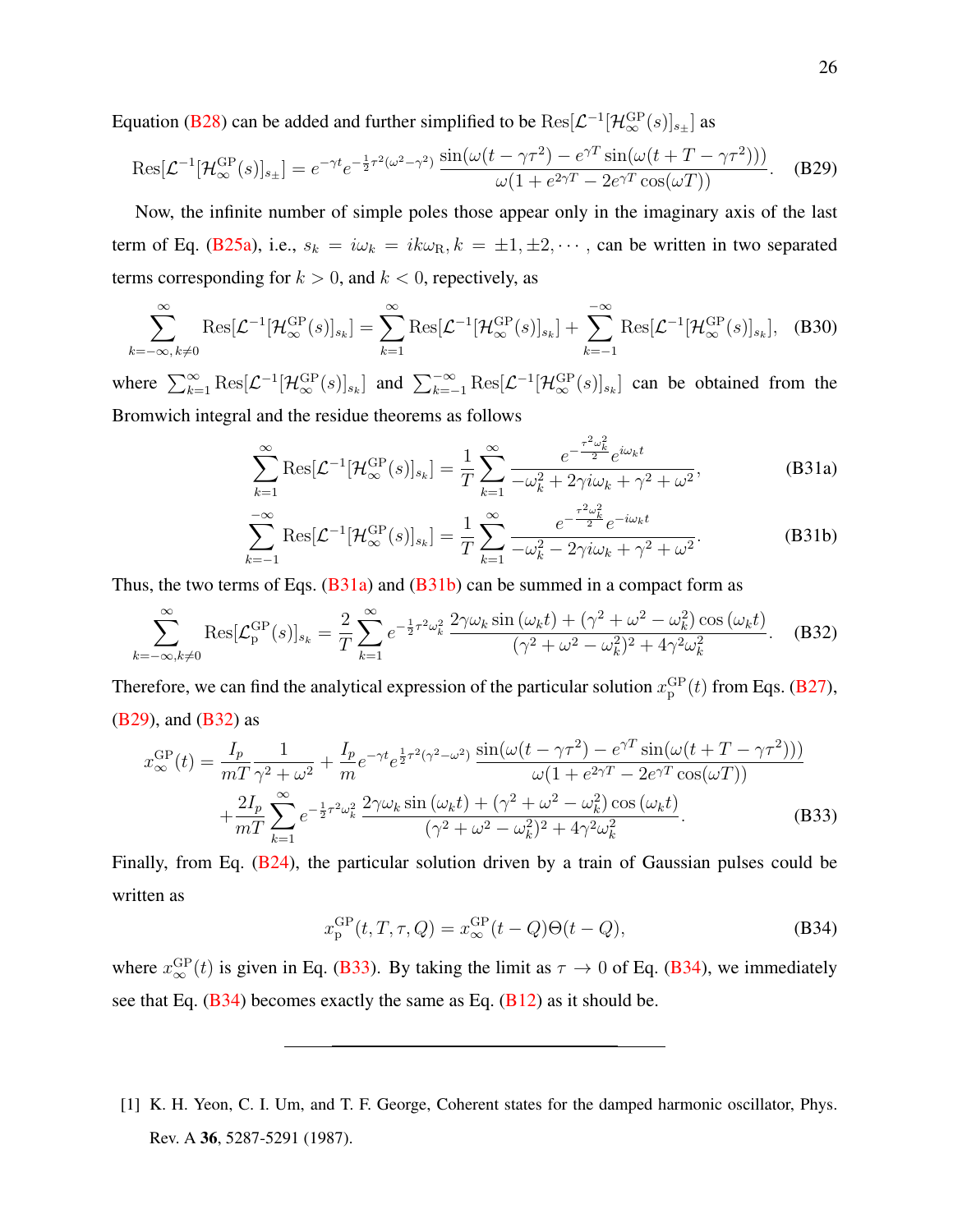- <span id="page-26-4"></span>[2] G. A. Kells, J. Twamley, and D. M. Heffernan, Dynamical properties of the delta-kicked harmonic oscillator, Phys. Rev. E 70, 015203(R) (2004).
- <span id="page-26-5"></span>[3] J. R. Tayler, *Classical Mecanics*, University Science Books, 2005.
- [4] J. M. Choi, G.-N. Kim, and D. Cho, Dynamics of a Rabi oscillation under a pulsed perturbation, Phys. Rev. A 77, 010501(R) (2008).
- [5] H. Tang and T. Nakajima, Effect of the pulse and pulse number on the population dynamics of atoms interacting with a train of ultrashort pulses, Opt. Commun. 281, 4671-4675 (2008).
- <span id="page-26-7"></span>[6] S. T. Thornton and J. B. Marion, *Classical Dynamics of Particles and Systems*, 5th Ed., Thomson Learning, 2009.
- <span id="page-26-9"></span>[7] F. Gao, Y. Zheng, X. Feng, and C. -D. Ohi, Thermoacoustic resonance effect and circuit modeling of biological tissue, Appl. Phys. Lett. 102, 063702 (2013).
- <span id="page-26-0"></span>[8] P. Zech, A. Otto, and G. Radons, Dynamics of a driven harmonic oscillator coupled to pairwise interacting Ising spins in random fields, Phys. Rev. E 104, 054212 (2021).
- <span id="page-26-1"></span>[9] H. Gzyl, Quantization of the damped harmonic oscillator, Phys. Rev. A 27, 2297-2299 (1983).
- [10] C. I. Um, K. H. Yeon, and W. H. Kahng, The quantum damped driven harmonic oscillator, J. Phys. A 20, 611-626 (1987).
- [11] C. I. Um and K. H. Yeon, Quantum Theory of the Harmonic Oscillator in Nonconservative Systems, J. Kor. Phys. Soc. 41, 594-616 (2002).
- <span id="page-26-6"></span>[12] R. F. Mudde and S. G.Jansz, Influence of damping on the delta-kicked harmonic oscillator with Heaviside kick, Physica D 179, 1-17 (2003).
- [13] N. Goldman and J. Dalibard, Periodically Driven Quantum Systems: Effective Hamiltonians and Engineered Gauge Fields, Phys. Rev. X 4, 031027 (2014); Erramtum Phys. Rev. X 5, 029902(E) (2015).
- <span id="page-26-2"></span>[14] M. Prado, P. C. L. V'azquez, and T. Gorin, Quantum kicked harmonic oscillator in contact with a heat bath, Phys. Rev. A 95, 022118 (2017).
- <span id="page-26-3"></span>[15] H. Dekker, Classical and quantum mechanics of the damped harmonic oscillator, Phys. Rep. 80, 1-110 (1981).
- <span id="page-26-10"></span><span id="page-26-8"></span>[16] H. Goldstein, C. P. Poole, and J. L. Safko, *Classical Mechanics* 3rd Ed., Addison-Wesley, (2002).
- [17] J. Wright and I. Pázsit, Derivation and analysis of the Feynman-alpha formula for deterministically pulsed sources, CTH-RF-179, Sweden, 2004.
- <span id="page-26-11"></span>[18] S. S. Hassan, R. A. Alharbey, T. Jarad, S. Almaatooq, Driven harmonic oscillator by train of chirped Gaussian pulses, Int. J. Appl. Math. 33, 59-73 (2020).